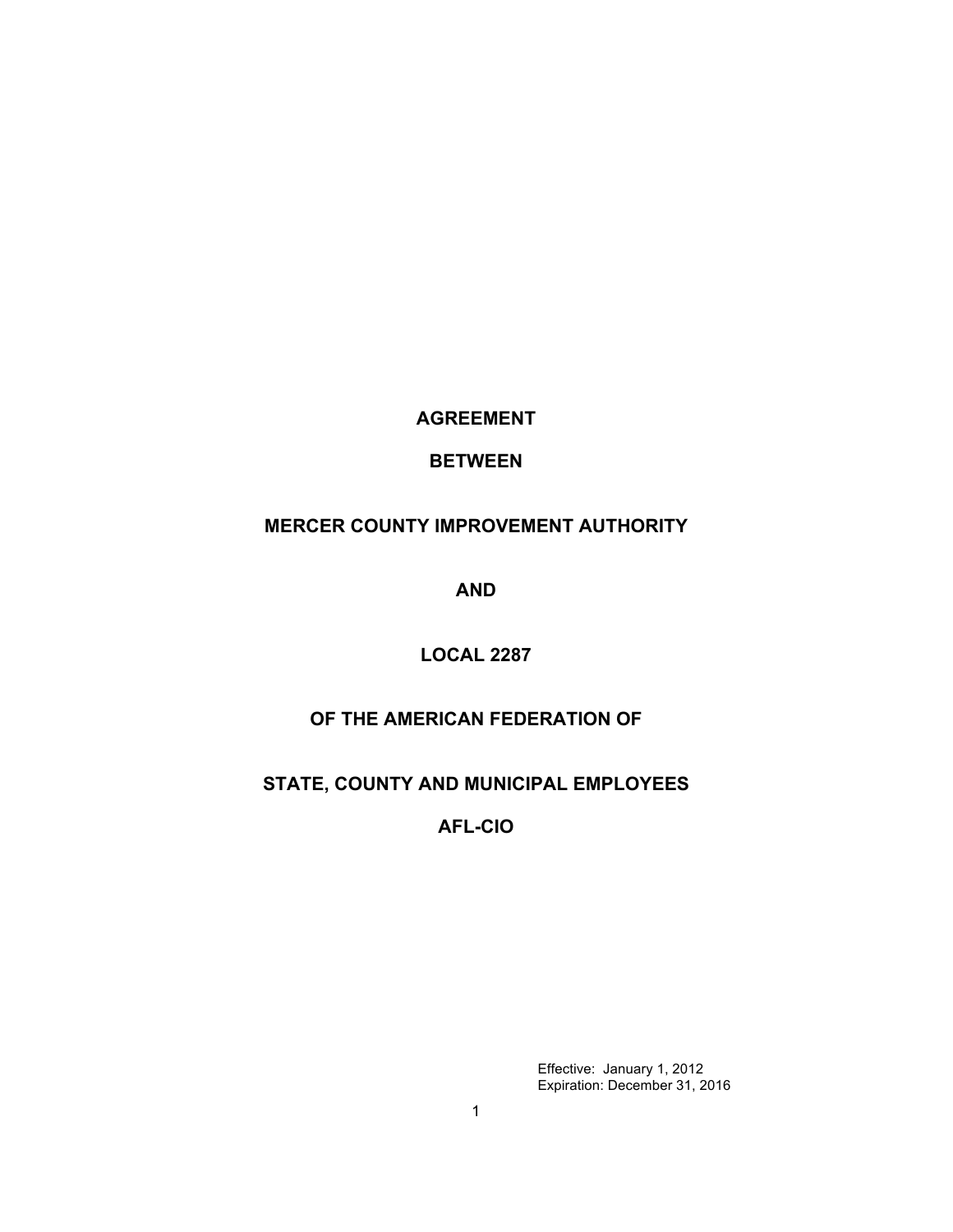The following represents the agreement between the Mercer County Improvement Authority and Local 2287 of the American Federation of State, County and Municipal Employees AFL-CIO for the period January 1, 2012 to December 31, 2016. Pete Sanford, Union President AFSCME Local 2287

# **TABLE OF CONTENTS**

## Preamble

- 1. Recognition
- 2. Management Rights
- 3. Union Security
- 4. Grievance Procedure
- 5. Discipline/Discharge
- 6. Safety and Health
- 7. Work Rules
- 8. Work Schedules/Work Shifts
- 9. Overtime (MCIA Blue Collar and MCIA White Collar)
- 10. Pay Scales Rates of Pay
- 11. Emergency Call-in Time
- 12. Longevity
- 13. Paid Leaves of Absence
	- 13.1 Bereavement Days
	- 13.2 Union Business Days
	- 13.3 Occupational Injury Leave
	- 13.4 Sick Leave<br>13.5 Sick Leave
	- Sick Leave Buy Back
	- 13.6 Jury Duty Holidays
- 14. Absence Without Leave
- 15. Family and Medical Leave
- 16. Military Duty
- 17. Seniority
- 18. Holidays
- 19. Annual Vacation Leave
- 20. Work Uniforms (Blue Collar)
- 21. Insurance and Retirement Benefits
- 22. Classifications and Job Descriptions<br>23. Strikes and Lockouts
- Strikes and Lockouts
- 24. General Provisions
- 25. Separability and Savings
- 26. Term and Expiration
- 27. Fully Bargained and Exclusive Agreement
- 28. No Waiver of Breach
- 29. Construction of the Agreement's Provisions
- 30. Governing Law and Venue

Appendixes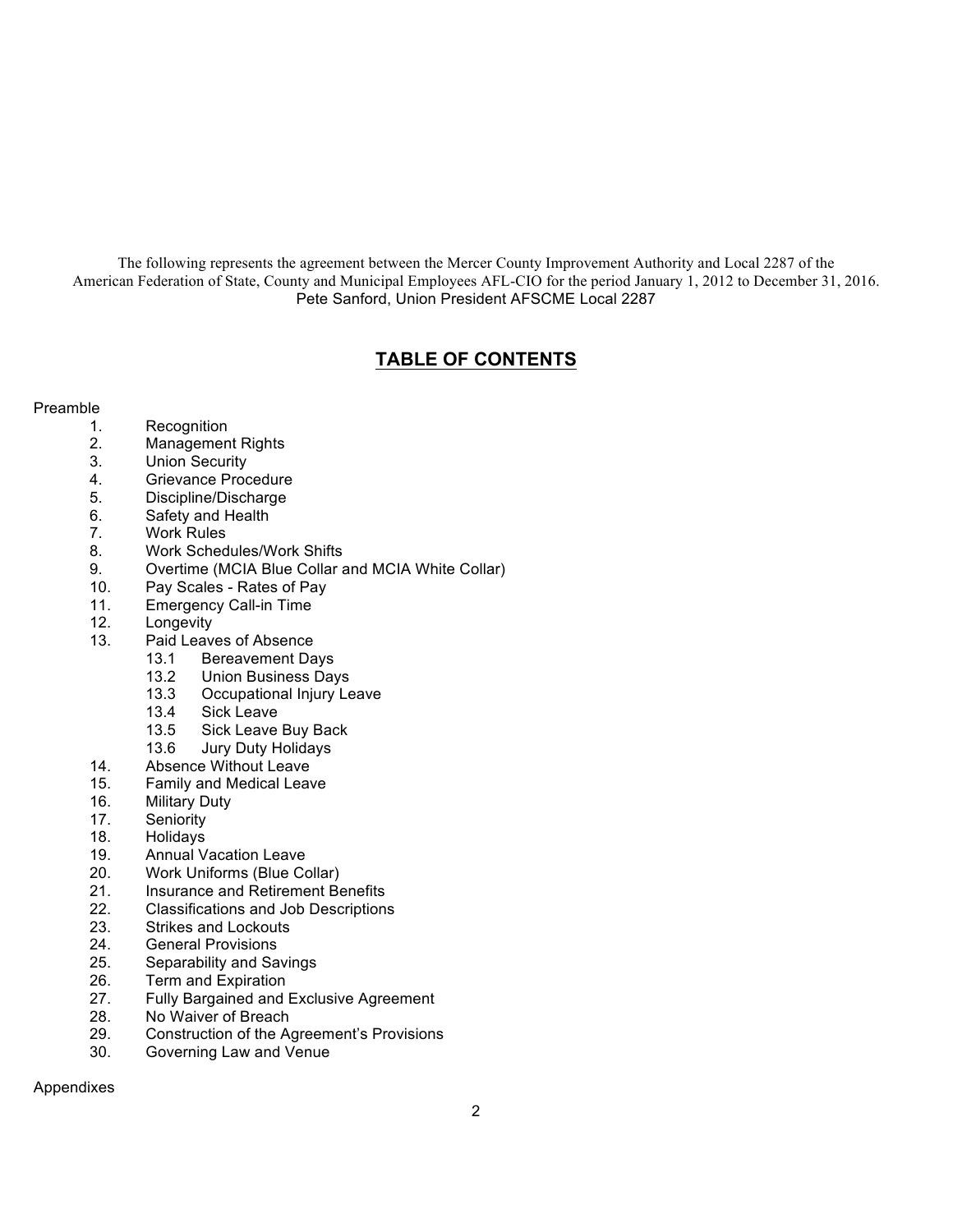- A. Salary Range Code MCIA White/Blue Collar<br>B. Compensation Schedule MCIA Blue Collar
- Compensation Schedule MCIA Blue Collar
- C. Compensation Schedule MCIA White Collar

#### **PREAMBLE**

This Collective Negotiations Agreement, commencing on January 1, 2012 between the Mercer County Improvement Authority (MCIA) , hereinafter referred to as the "Employer and/or MCIA," and Local Number 2287 of the American Federation of State, County, and Municipal Employees (AFL-CIO), hereinafter referred to as the "Union."

WHEREAS, the MCIA has voluntarily endorsed the practices and procedures of collective negotiations as a fair and orderly way of conducting its relations with its employees, insofar as such practices and procedures are appropriate to the functions and obligations of the MCIA to retain the right to effectively operate in a responsible and efficient manner and are consonant with the paramount interests of the County of Mercer, N.J., (The "County"), and its citizens; and

WHEREAS, the parties recognize that this Agreement is not intended to modify any of the discretionary authority vested in the County and The MCIA by the statutes and law of the State of New Jersey; and

WHEREAS, it is the intention of this Agreement to provide for the salary structure, fringe benefits, and employment conditions of employees covered by this Agreement, to prevent interruptions of work and interference with the efficient operations of the MCIA and to provide an orderly and prompt method for handling and processing grievances;

WHEREAS, the MCIA and the Union agree that the working environment should be characterized by mutual respect for the common dignity to which all individuals are entitled;

WHEREAS, the Employer and the Union entered into an Agreement on January 1, 2012 which Agreement was approved by the MCIA -- Board of Commissioners.

NOW, THEREFORE, the parties agree with each other as follows:

#### **1. RECOGNITION**

1.1 The Employer recognizes the Union as the sole and/or exclusive bargaining agent for the purpose of establishing salaries, wages, hours, and other terms and conditions of employment for all of its employees in the classification listed under Appendix A hereto, and by reference made a part of this Agreement, and for such additional title classifications as the parties may later agree to include.

#### **2. MANAGEMENT RIGHTS**

- 2.1 The Employer retains and may exercise all rights, powers, duties, authority, and responsibilities conferred upon and vested in it by the laws and Constitution of the State of New Jersey. Except lawfully as specifically abridged, limited, or modified by the terms of this Agreement between the Employer and the Union, all such rights, powers, authority, prerogatives of management, size and composition including, but not limited to determine policy, procedures, work force and manning requirements, the time, manner and method of work to be performed, the direction of the work force decisions involving efficiency and productivity, decisions to contract out of work and services, promotional criteria and procedures, disciplinary penalties and discharges and the right to promulgate and enforce reasonable and necessary rules and regulations governing the conduct and the activities of the employees are exclusively retained by the Employer.
- 2.2 MCIA employees are subject to mandatory payroll deductions including but not limited to federal and state income tax, Social Security Tax (FICA), Unemployment Insurance, the Public Employees Retirement System (pension) and Health Benefits Contributions. Other authorized deductions may be made on a voluntary basis and upon certification from the employee for deferred compensation, pension loans, life insurance or sunshine club.

### **3. UNION SECURITY**

3.1 Upon receipt of a lawfully dated and executed written authorization from an employee, the Employer agrees to deduct the regular monthly union dues of such an employee from his pay and remit such deduction by the tenth day of the succeeding month to the official designated by the Union in dully notarized and dated writing, executed by an authorized officer of this Union, to receive such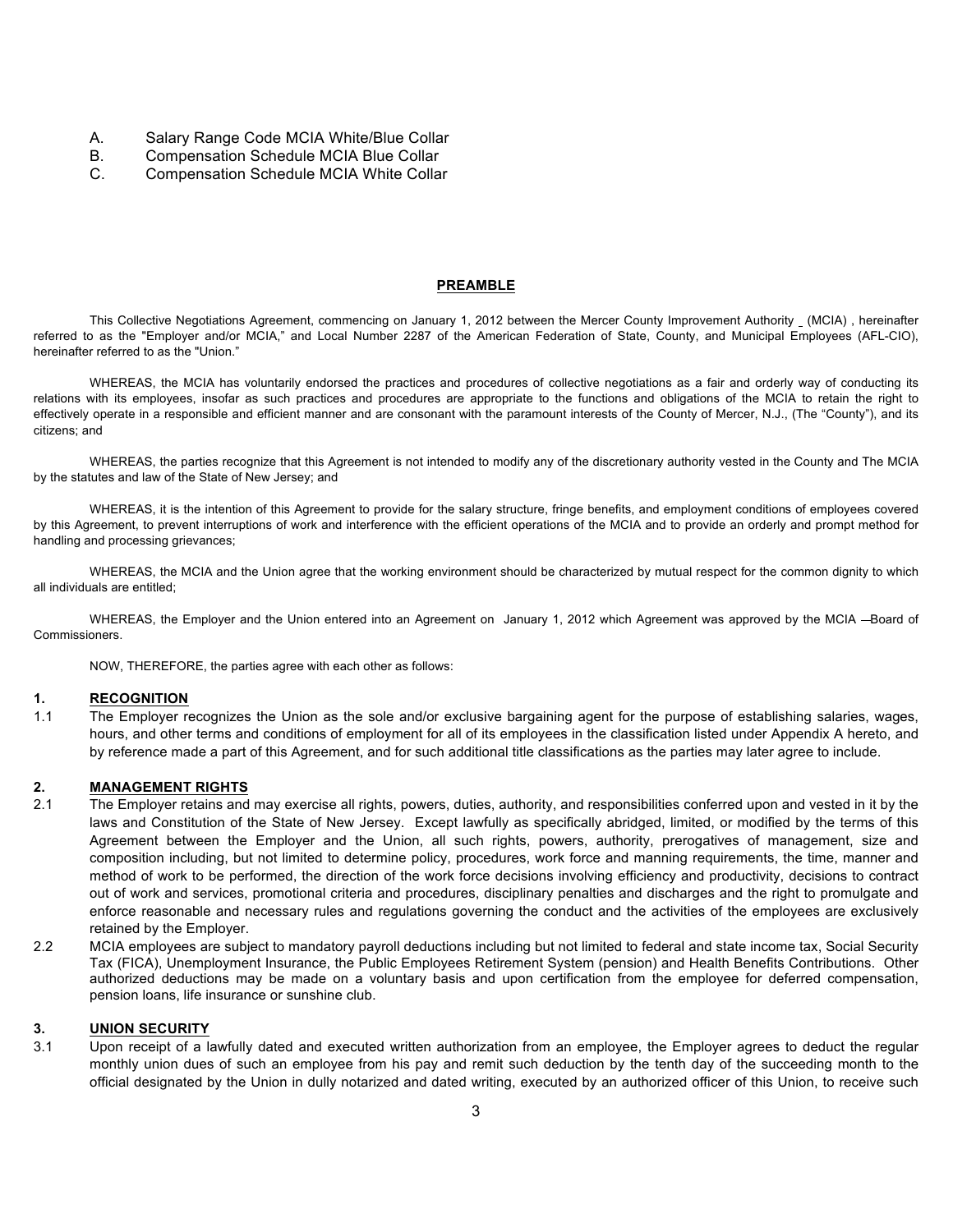deductions. The Union will notify the Employer in writing of the exact amount of such regular membership dues to be deducted. Such deductions are defined and shall be made in compliance with "Title 52 of the Revised Statutes of the State of New Jersey," as amended by Chapter 345, P.L. 1981. The authorization shall remain in effect unless terminated by the employee who must give written notice of such cancellation (notice of withdrawal) to the Employer and the Union. Such termination of dues deductions shall take place as of the January 1st or July 1st next succeeding the date on which dated and executed written notice of withdrawal is filed by an employee with the Employer and the Union.

- 3.2 Dues deduction for any employee covered by the terms and conditions of this Agreement shall be limited to AFSCME Local 2287. Existing written authorization for dues deduction to an employee organization other than AFSCME Local 2287 must be terminated within sixty (60) days of the date of execution of this Agreement.
- 3.3 Any employee in the bargaining unit on the effective date of this Agreement who does not join the Union within thirty (30) days thereafter, any new employee who does not join within thirty (30) days of initial employment within the unit, any employee previously employed within the unit who does not join within ten (10) days of reentry into employment within the unit, or any temporary employee who does not join within the date of satisfactory completion of the probationary period or the completion of a three (3) month period following the beginning of employment, whichever is sooner, shall as a condition of employment, pay a representation fee to the Union by automatic payroll deduction. The representation fee shall be in an amount equal to 85 percent of the regular Union membership dues, fees, and assessments as certified by the Union to the Employer. This clause is not applicable to Court employees.
- 3.4 The Union agrees to indemnify, defend and hold the Employer harmless against any and all claims, suits, orders, or judgments brought or issued against the Employer as a result of any action by the Employer under the provisions of this Article 3**.** Union Security. The Union agrees to, at all relevant times, maintain a "demand and return system" as shall than be required by all applicable law, as same may be amended.
- 3.5 The Union entitlement to the representation fee shall continue beyond the termination date of this Agreement so long as the Union remains the majority representative of the employees in the unit, provided that no modification is made to the provision by a successor agreement between the Union and the Employer.
- 3.6 The determination of the appropriate representation fees, those employees covered, payroll deduction provision, challenges to fair share fee assessments, time for fair share payments, and all other questions relating to the Agency Shop Law and its proper interpretation shall be made in accordance with Public Law 1979, Chapter 477, and N.J.S.A. 34:13A5.4 5.5 and 5.6 et seq.

### **4. GRIEVANCE PROCEDURE**

- 4.1 Exclusivity of Grievance Procedure The Grievance Procedure contained herein shall be the sole and exclusive remedy for all employee and employer Grievances concerning terms and conditions of employment, arising under or in connection with a Grievance (as defined below) filed pursuant to this Agreement, except where statute or decisional law provide for a different and exclusive agency or court jurisdiction:
	- a. In the event that a Grievance is filed pursuant to this Agreement and where said Grievance may be processed through arbitration, pursuant to the terms hereof, in that event the Grievant must irrevocably abandon and withdraw with prejudice and claim(s) or cause(s) of action in any and all other forums which include the facts of claims which in whole or in part are contained in the Grievance;
	- b. In the event that a Grievance is not filed on a claim which could in whole or in part, be processed through binding arbitration, pursuant to the terms of this Agreement, and the putative Grievant files that claim in any other legal, equitable, administrative or judicial forum, it is hereby stipulated and agreed that the other claim shall, upon application of the MCIA, be subject to dismissal with prejudice; and
	- c. Notwithstanding the foregoing Agreements concerning the exclusivity of the instant Grievances procedure, if an employee's claim of Grievance concerns, in whole or part, a claim alleging retaliation by the employer for the employee's lawful disclosure of information on the violation of any law, or rule, governmental mismanagement or abuse of authority, in that event the aggrieved employee shall, litigate his/her claim at arbitration, as available pursuant to the terms of this Agreement.
	- d. Nothing contained herein shall prevent the employer or the Union from seeking, in the New Jersey Superior Court, vicinage of Mercer, Law Division, and injunction or other Order of the Court, to preserve the status-quo-ante of the res of a dispute, pending arbitration hereunder or an Order barring arbitration.
- 4.2 Grievance Defined A Grievance is defined as follows:
	- a. A claimed breach, misinterpretation or improper application of specific terms of this Agreement, or
	- b. A claimed violation, misinterpretation or misapplication or work rules, orders and regulations, any of which govern an employee's terms and conditions of employment, which are not managerial prerogatives and which are not otherwise the sole and exclusive province of the employer pursuant to this Agreement or Law, and
	- c. Minor Disciplinary Actions, defined as warnings, dismissals, reprimands, suspensions may be grieved. Only major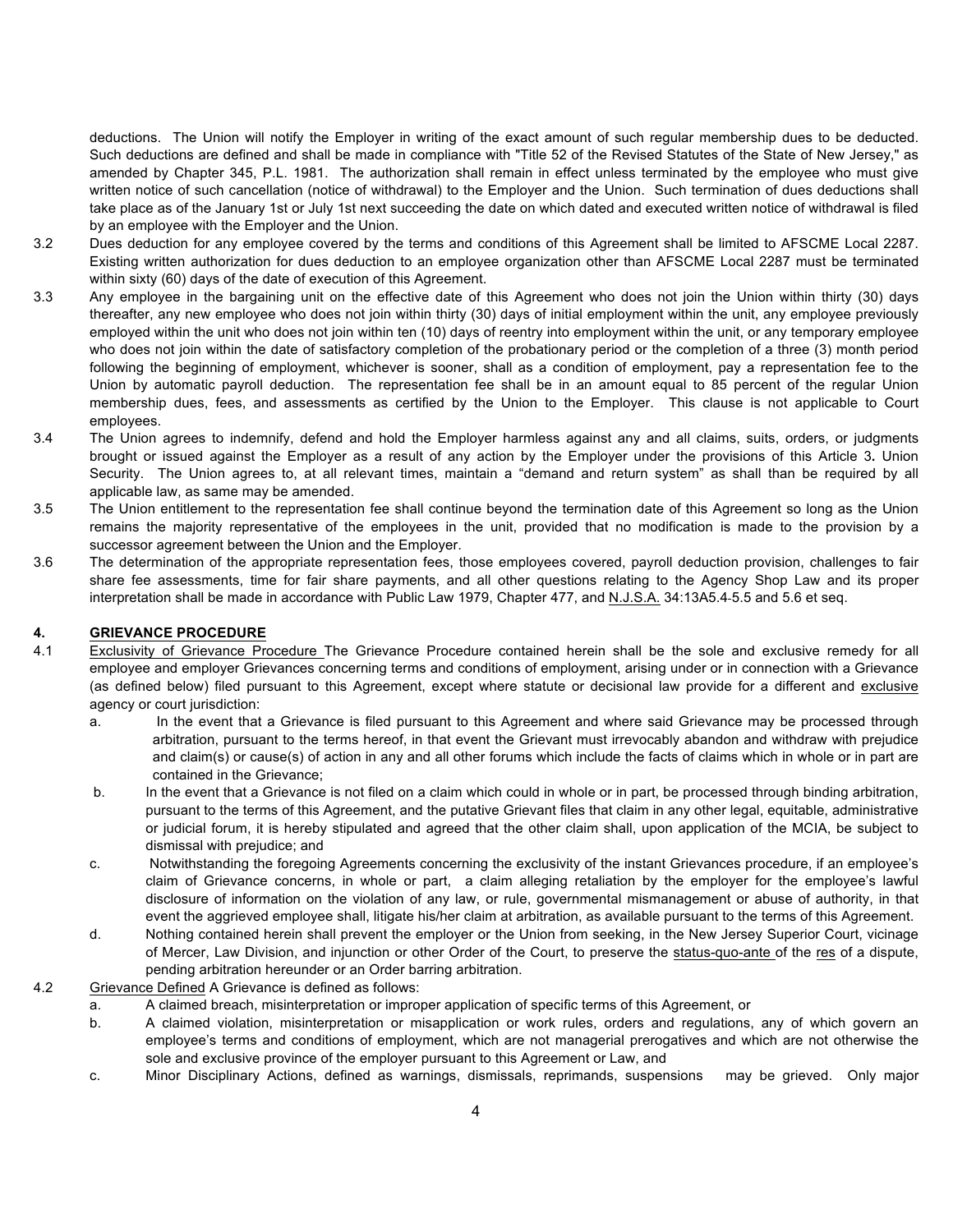disciplines of 5 days suspension or more may be taken to arbitration.

## 4.3 GRIEVANCE PROCESS

#### a. Step One

An Employee with a grievance shall within ten (10) calendar days of the occurrence of the event grieved present the same to his immediate supervisor. After full disclosure of the facts surrounding the event being grieved, the immediate superior must make every earnest effort to reach a satisfactory settlement with the Employee and Griever. The immediate supervisor shall render a decision within five (5) calendar days of his/her receipt of the grievance.

#### b. Step Two

In the event the grievance is not resolved in Step One, the employee shall reduce the grievance and decisions respectively to writing and file same with the person in charge of the unit to which the Employee is assigned within five (5) calendar days of his/her receipt of the matter and all reports related thereto. The person in charge shall respond within five (5) working days.

#### c. Step Three

In the event the grievance is not resolved in Step Two, the union shall determine if matter and all reports shall be submitted to the Executive Director and request a hearing.

#### d. Step Four

- 1. If the grievance is not settled through the preceding steps, either the Union or the MCIA may refer the matter to the Public Employment Relations Commission within thirty (30) calendar days after determination of the Step Three preceding. The Arbitrator or Arbitrators shall be selected in accordance with the rules of PERC and the expense of the Arbitrator shall be borne equally by the parties hereto, provided, however, that each party shall bear the expense of producing witnesses, testimony of evidence for his/her presentation, as well as the cost of a transcript proceeding order at his/her/its request.
- 2. The Arbitrator or Arbitrators shall be strictly bound by the specific provisions of this Agreement and restricted to the application of the facts presented to him/her and relevant to the grievance. He of she shall have no authority to amend or modify, in any way, the provisions of this Agreement or any amendment or supplement hereto. The Arbitration hearing shall not accept or decide any matter in dispute which is subject to the jurisdiction of the New Jersey Department of Personnel or The Merit System Board. The decision of the Arbitrator shall be final and binding.
- 3. The time limits expressed herein shall be strictly adhered to. If any grievance has not been initiated within the time limits specified, the grievance shall be deemed to have been waived and abandoned. If any such grievance is not processed to the next succeeding step in the grievance procedure within the time limits prescribed, then the disposition of the grievance at the last preceding step shall be deemed to be conclusive. Nothing herein shall prevent the parties from mutually agreeing to extend or contract the time limits provided for in the Grievance Procedure. A failure to respond at any step within the provided time limits shall be deemed a denial.
- 4. The Authority agrees to provide a copy of any incident report or written reprimand that is to be included in an employee's personnel record to the affected employee. Further, said employee shall have the right to respond in writing to the incident report or written reprimand, a copy of said written response to be placed in the employee's personnel record file.

#### **5. DISCIPLINE/DISCHARGE**

5.1 It is expressly understood that the employer shall have the right to discipline or discharge any employee for however, the Employer agrees that it shall not discipline or discharge any employee covered by the terms of the Agreement without just cause.

#### **6. SAFETY AND HEALTH**

- 6.1 The Employer shall endeavor at all times maintain safe and healthful working conditions to the limit required by applicable law and will provide employees with wearing apparel, tools, or devices deemed necessary in order to ensure their safety and health. When such materials are issued, they shall be used. Failure to utilize said safety materials when issued shall be cause for disciplinary action.
- 6.2 The Employer and the Union shall each designate a safety committee member and two alternates. It shall be the joint responsibility of the members or their alternates to investigate allegedly unsafe and unhealthful conditions. The members or their alternates shall meet periodically as necessary to review conditions in general and to make recommendations to either or both parties when appropriate. The safety committee member representing the Union or one of his alternates, with the previously acquired approval of the Employer, shall be permitted reasonable opportunity to visit work locations throughout the Employer's facilities for the purpose of investigating safety and health conditions during working hours with no loss of pay.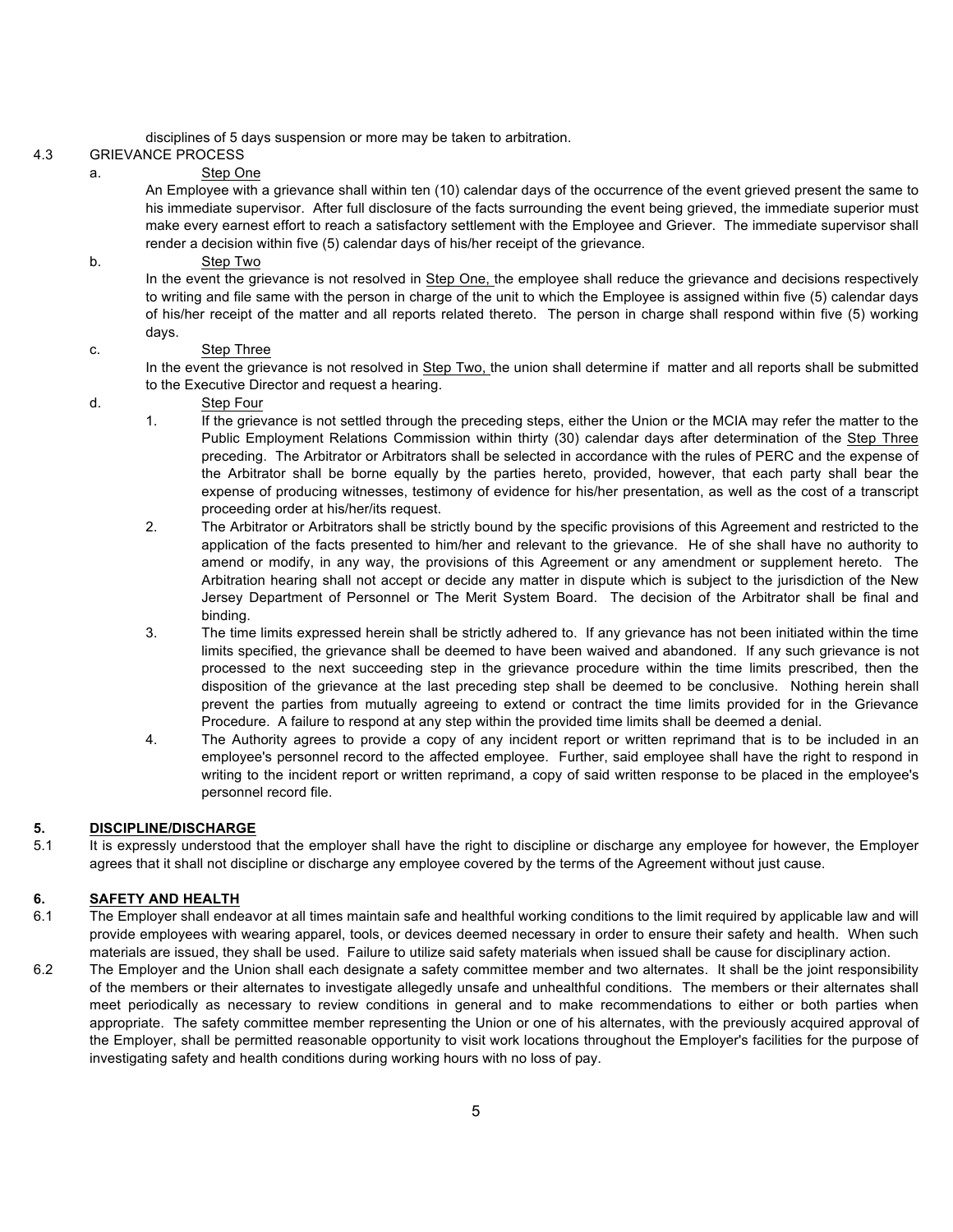## **7. WORK RULES**

7.1 The Employer may establish reasonable rules of work and conduct for employees. Such rules shall be equitably applied and enforced.

## **8. WORK SCHEDULES/WORK SHIFTS**

- 8.1 The workweek shall consist of five (5) consecutive days, Monday through Friday, inclusive except for employees in continuous operations. A continuous operation is defined as an operation where the nature of the work provides for more than an eight (8) hour period per day and/or more than five (5) days per week. Any exception to the work schedules as outlined above may be made by the Employer and the Union by mutual agreement.
- 8.2 Where the nature of the work involved requires continuous operations, employees will have their schedules arranged in a manner, which will reasonably attempt to achieve the goal that, on a rotation basis, that all employees will have an equal share of Saturdays and Sundays off, distributed evenly through the year.
- 8.3 The normal work shifts for all employees covered by this Agreement shall be as follows:
	- a. MCIA White Collar (MCW) - seven (7) hours per day with one (1) hour unpaid lunch.
	- b. MCIA Blue Collar (MCB)- seven (7 ) hours per day with one (1) hour paid lunch period.

#### *Enforcement: Solid Waste Enforcement Officer(s):*

Weekly work schedule is determined on a rotational basis.

*Example:* Enforcement Officer "A" is scheduled 6am to 2pm for a said week. He/she will work 5 days a week, Tuesday to Saturday, paid for 8hrs a day. (Note: Officer is paid for lunch) Officer "B" covers that week's Monday 6am to 2pm shift. Officer "B" resumes normal schedule for the rest of the week. (8:30am to 4:30pm Tuesday to Friday) Officer "C" would work a normal schedule for said week. (8:30am to 4:30pm Monday to Friday)

The following week Officer "B" would be scheduled for the early shift with Officer "C" covering Monday's 6am to 2pm shift. Meanwhile Officer "A" resumes a normal work schedule. The next week Officer "C" would be schedule for the early shift. This continues throughout the year on a rotational basis.

### *Transfer Station:*

### *Scalemaster(s):*

Weekly work schedule is determined on a rotational basis.

*Example:* Scalemaster "A" is scheduled 6am to 2pm for a said week. He/she will work 5 days a week, Tuesday to Saturday, paid for 8hrs a day. (Note: Scalemaster is paid for lunch) Scalemaster "B" covers that week's Monday 6am to 2pm shift. Scalemaster "B" is then schedule to work the closing shift for the rest of the week. (10:00am to 6:00pm Tuesday to Friday)

- 8.4 The starting times of work shifts shall be determined by the Employer on January 1, and July 1of each year without prior consultation with the union. Emergency or exigency assignments may be made, at any time, without prior consultation with the Union.
- 8.5 Employees are entitled to two fifteen (15) minute breaks during each shift (one in the morning and one in the afternoon). In no instance may this break be taken immediately proceeding or following the lunch period. Employees who are required to work beyond regular quitting times shall receive a fifteen (15) minute break time when the period of work beyond the regular shift exceeds Three (3) hours. Break time shall not be accumulated and shall not interfere with operational needs.

## **9. OVERTIME- (MCIA Blue Collar)**

- 9.1 Time and one-half the **full time** employee's regular rate of pay shall be paid for all work performed by full-time employees under any of the following conditions, but compensation shall not be paid twice for the same hours.
	- a. All work performed in excess of the following weekly work schedule:
		- 1. MCIA Blue Collar 40 through 48 hours.
- 9.2 Double time the employee's regular rate of pay shall be paid for work performed under the following conditions:
	- a. All work performed on Sunday, excepting continuous operations.
		- b. All consecutive hours of work performed in excess of sixteen (16) consecutive hours.
		- c. All non-scheduled work performed on a holiday outside of an employee's normally scheduled work shift when an employee is called in to work because of a natural emergency (i.e., snow, ice and wind storms, flooding conditions, as defined by the employee's department head).
		- d. MCIA Blue Collar- 49 hrs and above
		- e. All work performed on a holiday.
- 9.3 Authorized sick days, vacation days, personal days, or any other authorized leaves of absence with pay are considered workdays for the purpose of computation of overtime payments in Paragraphs 9.1 and 9.2 above.
- 9.4 **Part-time employees** are exempted from the overtime provisions and 9.1 and 9.2 above. They shall be compensated for all hours worked in accordance with the following schedule:
	- a. MCIA Blue Collar Compensation shall be paid at the employee's straight-time hourly rate of pay for the first 40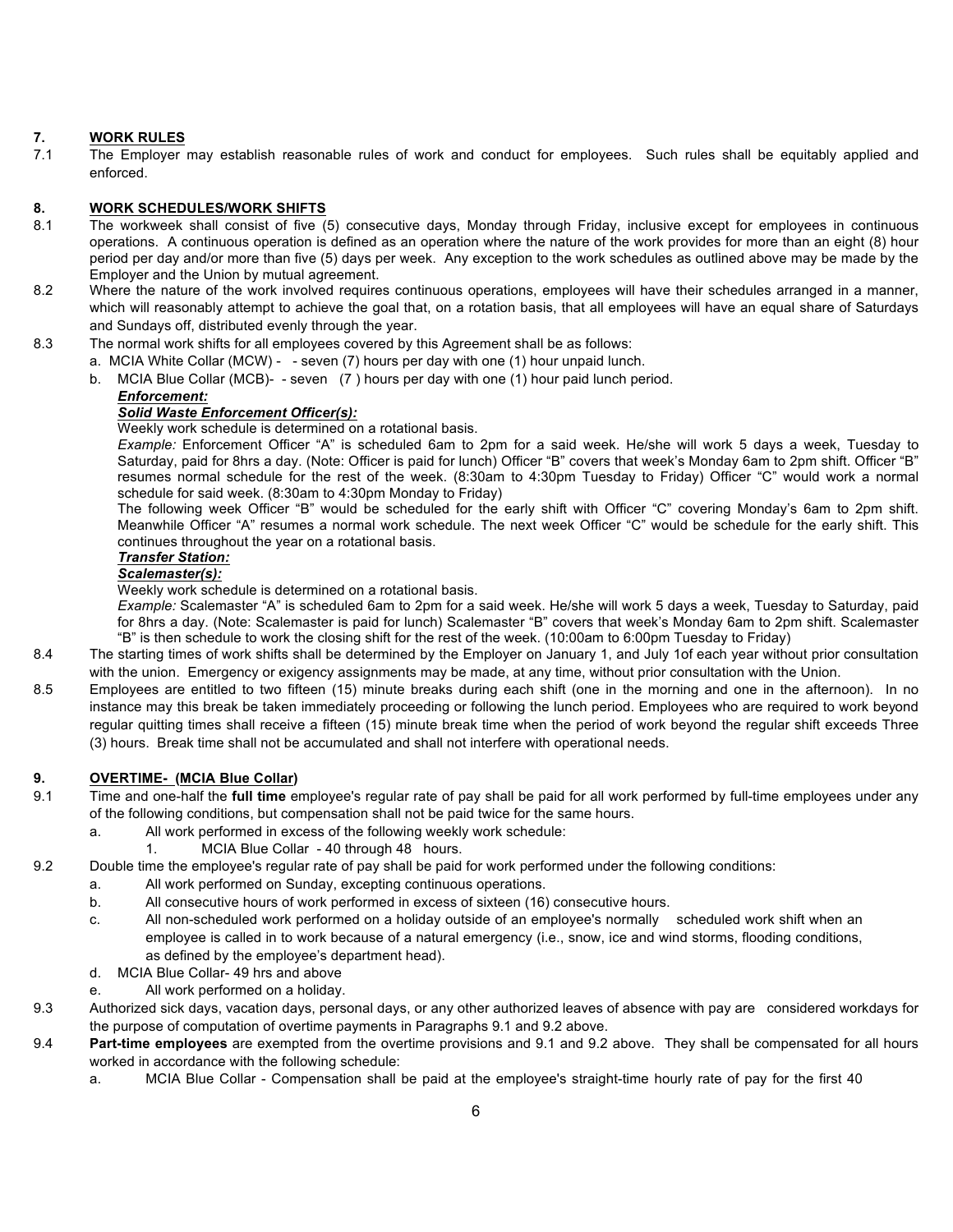hours worked weekly. Overtime compensation at the rate of time and one-half an employee's straight-time hourly rate of pay shall be paid for all work performed in excess of 40 through 48 hours weekly.

- 9.5 Specific operations shall be exempted from the overtime provisions outlined in Paragraphs 9.1 and 9.2 above by mutual agreement between the Employer and the Union.
- 9.6 Overtime opportunities will be distributed as equally as possible, based upon availability, skill and ability among employees in the same job classification, department, division, and shift. It is understood that nothing in this clause shall require payment for overtime hours not worked.
- 9.7 Employees may elect to take compensatory time in lieu of overtime. However, no employee may accumulate more than 240 hours of compensatory time. Compensation time in excess of 240 hours must be paid out at the earliest opportunity. The base rate of pay for calculating compensatory time payouts shall be the employee's base pay rate at the time the compensatory time was earned. Overtime earned and booked as compensatory time shall be entered pursuant to clauses 9.1 or 9.2 as applicable. Upon separation an employee will be paid for their accumulated comp. and vacation time.
- 9.8 All work performed by all employees, covered under this agreement, for special events, on non-normally schedule work hours may receive compensatory time as determined by the affected employee's choices. Special events are not considered workdays for the purpose of computation of overtime payments.

### **(MCIA White Collar)**

- 9.9 Time and one-half a full time employee's regular hourly rate of pay shall be paid for all authorized overtime work performed by fulltime employees under any of the following conditions, but compensation shall not be paid twice for the same hours.
	- a. All work performed in excess of Forty (40) through 48 hours in a workweek, except as otherwise provided in Paragraph 9.10 below.
	- b. All work performed on a Saturday.
- 9.10 Double time the employee's regular hourly rate of pay shall be paid for all authorized overtime work performed under the following conditions:
	- a. All work performed on Sunday.
	- b. All consecutive hours of work performed in excess of sixteen (16) consecutive hours.
	- c. MCIA White Collar- 49 hours and above
	- d. All work performed on a holiday.
- 9.11 Authorized overtime work performed beyond the normal work schedule shall be calculated and paid in the following manner:
	- a. From the sixteenth minute through the thirtieth minute of authorized overtime, a one-half hour overtime payment.
	- b. From the thirty-first minute and thereafter of all authorized overtime, payment for all overtime worked, commencing with the termination of the normal work schedule through the termination of authorized overtime assignment.
- 9.12 Authorized sick days, vacation days, personal days, or any other authorized leaves of absence with pay are considered work days for the computation of overtime payments in Paragraphs 9.9 and 9.10 above.
- 9.13 Part-time employees are exempted from the overtime provisions of 9.9 and 9.10 above. They shall be compensated for all hours worked in accordance with the following schedule:
- 9.14 Compensation shall be paid at the employee's straight-time hourly rate of pay for the first 40 hours worked weekly, excluding meal periods. Overtime compensation at the rate of time and one-half an employee's straight time hourly rate of pay shall be paid for work performed in excess of 40 hours weekly, excluding meal periods.
- 9.15 All Employees covered by the provisions of this Article shall be entitled to elect to be paid for authorized overtime hours worked in accordance with Paragraphs 9.9, 9.10 and 9.11 above or to be given compensatory time off on an hour for hour basis. Subject to the limitations and conditions contained herein. Upon separation an employee will be paid for their accumulated comp. and vacation time.
- 9.16 Overtime opportunities will be distributed as equally as possible based upon availability, skill and ability, according to seniority among those employees within a division who regularly perform such work. It is understood that nothing in this clause shall require payment for overtime hours not worked.
- 9.17 All work performed by all employees, covered under this agreement, for special events, on non-normally schedule work hours may receive compensatory time as determined by the choice of the employee. Special events are not considered workdays for the purpose of computation of overtime payments.

### **10. PAY SCALES - RATES OF PAY**

10.1 The rates of pay for all employees covered by this Agreement for calendar years 2012, 2013, 2014, 2015 and 2016 shall be set forth in the Compensation Schedules attached as Appendixes B through C. Part-time employees (employees working twenty (20) hours a week or more) will receive **pro-rated** wages and benefits.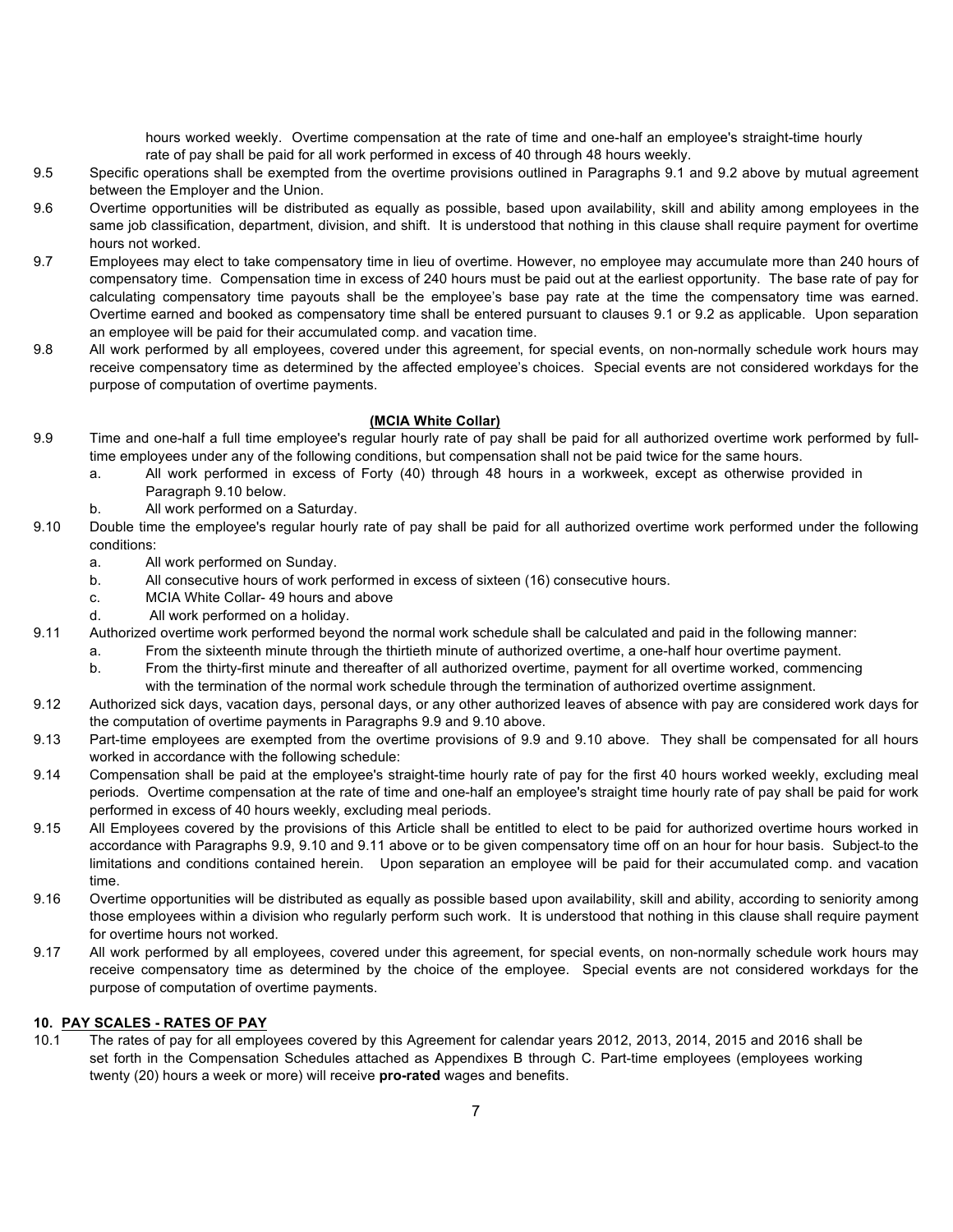- 10.2 During the term of this Agreement, the compensation schedule will not be changed unless by mutual consent of the Employer and the Union.
- 10.3 The salary package for calendar years, 2012 through December 31, 2016 shall be as follows:
	- a. January 1, 2012 through December 31, 2012 all employees shall receive zero percent (0%) increase and no step increases.
		- b. Effective and retroactive to January 1, 2013 all employees shall receive zero percent (0%) increase,
		- c. Effective and retroactive to July 1, 2013 all employees in grade January 1, 2013 shall receive one increment on the step guide within the salary range for their respective title as set forth in the compensation schedule attached
		- d. Effective and retroactive to July 1, 2013 all employees at maximum for their respective grade and title shall receive or one half percent (0.5%) increase in base salary.
		- e. Effective and retroactive to January 1, 2014 all employees shall receive a one point sixty-five percent (1.65%) increase,
		- f. Effective July 1, 2014 all employees in grade January 1, 2014 shall receive one increment on the step guide within the salary range for their respective title as set forth in the compensation schedule attached.
		- g. Effective January 1, 2015 all employees shall receive a one point seventy-five percent (1.75%) increase,
		- h. Effective July 1, 2015 all employees in grade January 1, 2015 shall receive one increment on the step guide within the salary range for their respective title as set forth in the compensation schedule attached.
		- i. Effective January 1, 2016 all employees shall receive a one point seventy-five percent (1.75%) increase,
		- j. Effective July 1, 2016 all employees in grade January 1, 2016 shall receive one increment on the step guide within the salary range for their respective title as set forth in the compensation schedule attached.
- 10.4 A MCIA Blue Collar employee who performs work in a higher pay classification other than his own for at least four (4) hours in any work day shall receive the higher rate of pay for such work for the period of time it is performed and his salary shall be adjusted to the step in the range of the higher pay classification which reflects a minimum of five (5) percent salary increase above his present salary, and in no instance would an employee receive less than his present salary.
- 10.5 A MCIA White Collar employee who performs work in a higher pay classification other than his own shall have his salary adjusted to the step in the range of the higher pay classification which reflects a minimum of five (5) percent salary increase above his present salary, provided however, such assignment is authorized by the Department Director/Chief, and the Executive Director.
- 10.6 On July 1 of each yeas employees who are not at maximum will advance one step on the applicable guide.

### **11. EMERGENCY CALL-IN TIME**

11.1 Any employee who is called in on an emergency basis other than his regularly scheduled shift shall be guaranteed not less than four (4) hours pay at the contract rate provided.

### **12. LONGEVITY**

- 12.1 Every full-time employee of the Authority shall be paid longevity payments on a prorated basis with each salary check during the calendar year, and such longevity payment shall be considered in the total with the salary for pension purposes.
- 12.2 Employees having completed five (5) years of continuous full-time service will have added to their gross per annum pay an additional \$300 commencing with the first pay of the first full pay period following said anniversary of hire, and for the completion of each additional five (5) years of continuous service calculated in the same manner using employees' anniversary dates, shall have added to their gross per annum pay additional monies as cited in 12.2.
- 12.3 The longevity payment schedule is as follows:

| 5 year  | \$300  |
|---------|--------|
| 10 year | \$900  |
| 15 year | \$1350 |
| 20 year | \$1850 |
| 25 year | \$2300 |
| 30 year | \$2700 |
| 35 year | \$3000 |
| 40 year | \$3500 |

Such additional longevity payments shall be paid notwithstanding the maximum salary provided for such employment.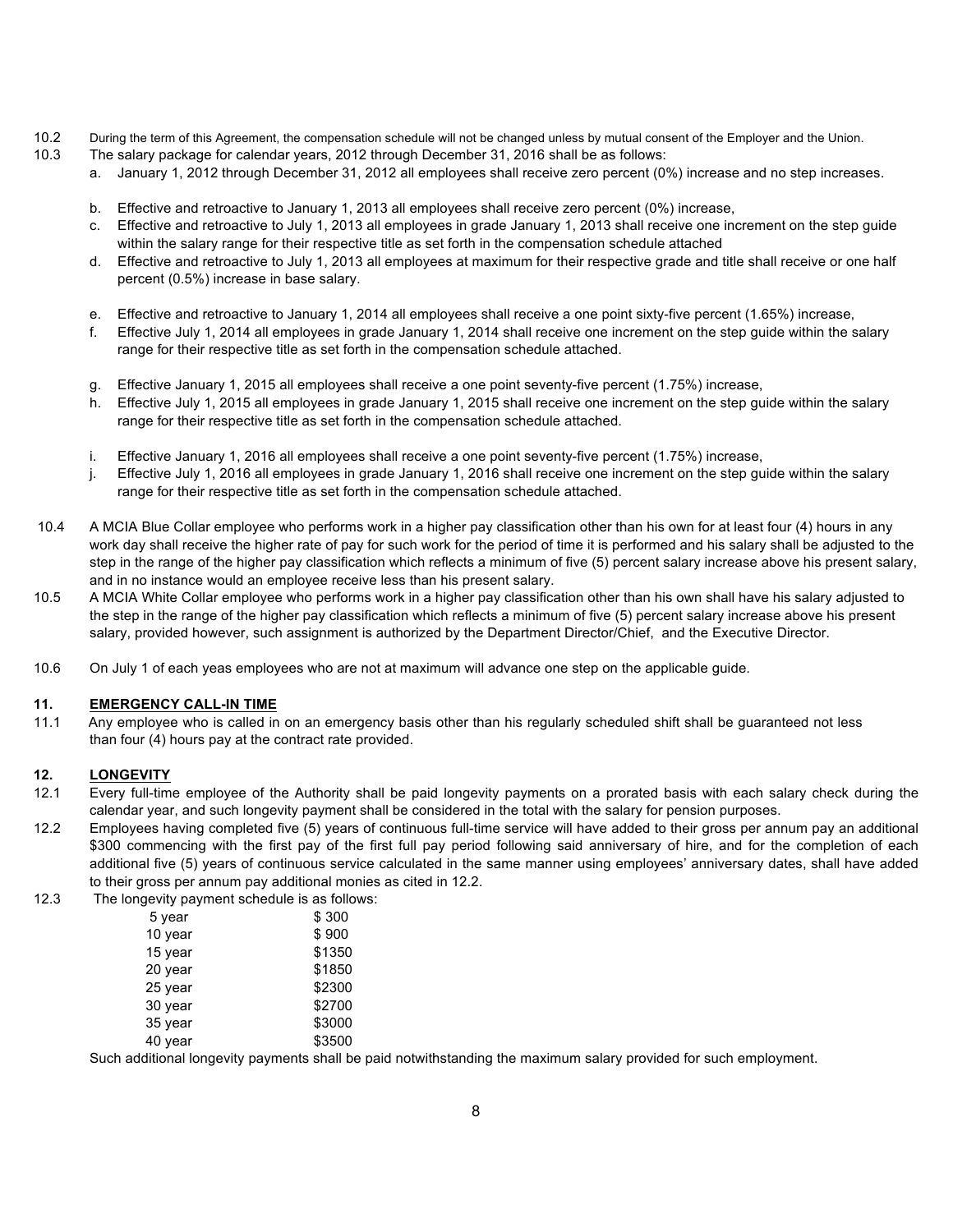## **13. PAID LEAVES OF ABSENCE**

- 13.1 Bereavement Days-In the event of the death of a member of the immediate family of any employee covered by this Agreement, the immediate family being mother, father, sister, brother, spouse, child, mother-in-law, father-in-law, grandparents, grandchild or any other relative living in the household of the employee, said employee shall be excused for a period not to exceed five (5) consecutive working days in a (7) seven-day period for bereavement purposes beginning with the day of death or the day after the day of death. The employee will be paid his regular hourly rate of pay for any such days of excused absence which occur during his normal work week, but in no event more than eight (8) hours straight pay (MCIA Blue Collar), or seven (7) hours straight pay (MCIA White Collar) for any one (1) day. The employer may require proof of relationship when the relationship is not common knowledge.
- 13.2 Union Business- An employee who is duly authorized in writing to be a representative of the Union shall be granted a leave of absence with pay for the time necessary to conduct Union business or attend conventions. The Union shall be authorized an aggregate of no more than ten (10) days in any calendar year for the above purpose, provided a request for such days is made in writing and authorization granted by the Executive Director. The Union President and/or his/her designee shall be allowed such time off as is necessary to conduct intra-county Union business, provided that prior approval is requested and authorization granted by the Division Director.

13.3 Occupational Injury Leave- Any employee who is disabled because of occupational injury or illness shall be covered by the provisions of the Authority's adaptation of the New Jersey Workers' Compensation Law from the day after the date of injury or illness and shall be eligible for a leave of absence for the entire period of disability as certified by MCIA's physician on initial or, at MCIA's sole discretion, on reexamination(s). This adaptation shall be 70% of the employee's wage, with no maximum salary cap. Employees on an authorized leave of absence shall be paid temporary workers' compensation benefits as set by law and by the

- Division of Worker's Compensation for the period of their disability commencing the day after the date of the injury or illness. 13.4Sick Leave- All full-time permanent, full-time temporary or full-time provisional employees shall be entitled to sick leave with pay
	- a. Paid Sick Leave may be utilized by employees when they are unable to perform their work by reason of personal illness, maternity, accident, or exposure to contagious disease. Paid Sick leave may also be utilized for up to five (5) days per year for the attendance by the employee upon a member of the immediate family who is seriously ill. Sick leave may be taken in hourly units.
	- b. The sick leave with pay shall accrue to any full-time permanent employee on the basis of one working day per month during the remainder of the first calendar year of employment after initial appointment and fifteen (15) working days in every calendar year thereafter, said fifteen (15) days to be credited effective January 1 of each succeeding year
	- c. Any amount of sick leave allowance not used in any calendar year shall accumulate to the employee's credit from year to year to be used if and when needed for such purpose.
	- d. An employee shall not be reimbursed for accrued sick leave at the time of termination of his employment excepting as provided under Article entitled, "Insurance and Retirement Benefits."
	- e If an employee is absent for reasons that entitle him to sick leave, **the employee's supervisor shall be notified, by the employee, as of 30 minutes prior to the employee's usual reporting time**, except in those situations where notice must be made prior to the employee's starting time in compliance with specific department regulations.
		- (1) Failure to so notify his supervisor shall be cause for denial of the use of sick leave for that absence and further disciplinary action.
		- (2) Absence without proper notice for five (5) consecutive days shall constitute a resignation not in good standing.

## f. Transfer Station Personnel and Enforcement Officers

In case of an **emergency call out**, the Scale Master and Enforcement Officer that are scheduled to open the Mercer County Transfer Station must follow the following procedures or face automatic termination:

- (1) **Scale Master:** 
	- Must call 1hr before the scheduled opening time.
	- Call Transfer Station Operations Manager
		- (Operations Manager will then call scheduled early morning Enforcement Officer first, if unable to reach early morning Enforcement Officer, Operations Manager will then call Principal Enforcement Officer).
	- If unable to reach Transfer Station Operations Manager, then Scale Master must call Principal Enforcement Officer. (Principal Enforcement Officer will then call the scheduled Enforcement Officer.)
	- If unable to reach Principal Enforcement Officer, then Scale Master must call scheduled Enforcement Officer.
	- If unable to reach scheduled Enforcement Officer, then Scale Master must call Senior Enforcement Officer.
	- If unable to reach Senior Enforcement Officer, then Scale Master must call an Enforcement Officer. (A list of Enforcement Officers, listed by seniority, will be provided.)

**Note:** Scale Master must speak to one of the abovementioned personnel or repeat said procedure. If Scale Master does not speak to one of the abovementioned personnel then he or she must report to the Transfer Station to ensure the facility is open on time.

## **(2) Enforcement Officer:**

Must call 1hr before the scheduled opening time.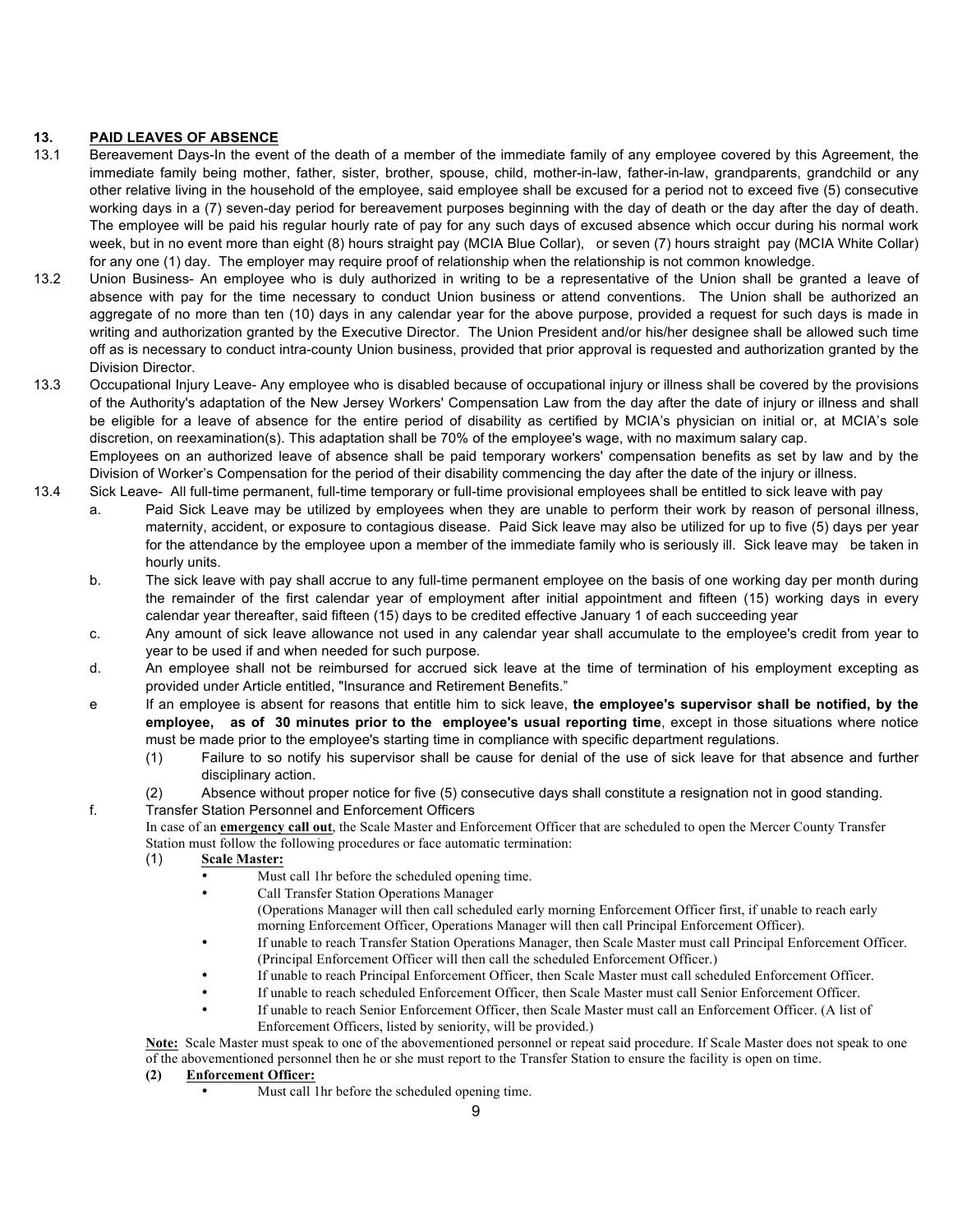Call Principal Enforcement Officer.

(Principal Enforcement Officer will then contact the scale house to ensure the Transfer Station is open or report to the scale house.)

- g. The Employer may require proof of illness or injury of an employee on sick leave or Workers' Compensation whenever such requirements appear reasonable. Abuse of sick leave shall be cause for disciplinary action. The MCIA may also require the employee to be examined or reexamined, at any reasonable time by MCIA's physician(s) and to provide MCIA's physician(s) with requested medical records. The MCIA shall pay the cost of examinations it requires, by its own physician.
	- (1) In case of leave of absence due to exposure to contagious disease, a certificate from the Department of Health shall be required, both to verify the need for leave and to return to work.
	- (2) The Employer may require an employee who has been absent because of personal illness, as a condition of his return to duty, to be examined by the County Physician or by a physician designated by the County Physician. Such examination shall establish whether the employee is capable of performing his normal duties without limitations and that his return will not jeopardize the health of the other employees.
- h. Part-time permanent employees will earn sick time on the basis of one day earned for every 20 full days worked.
- i. Part-time temporary, part-time provisional, seasonal, or hourly paid employees shall not be entitled to sick leave.
- j. Sick leave credits shall continue to accrue while an employee is on leave with pay and authorized leave of absence due to work-related injury or illness. Credits shall not accrue while an employee is on any leave without pay except active military leave.
- k. Nothing contained in this Agreement shall limit or prevent the MCIA from instituting a lawful sick leave and/or Workers' Compensation verification policy(ies).
- 13.5 Sick Leave Buy Back- Full time employees having accumulated ten (10) or more of their fifteen (15) sick days for that year, will have the option of being paid five (5) days wages in lieu of carrying over five (5) of their sick days. Any employee wishing to exercise the sick leave buy back option must exercise this option by December 1 of the year in which the requirements have been met. An employee shall make this request in writing to the Payroll/Benefits Manager. Any decision to exercise this option subsequent to December 1 of the year in which the requirements have been met shall not be considered.
- 13.6 Jury Duty- All employees covered by the terms of this Agreement shall be granted a leave of absence with pay when required to serve on jury duty. Employees granted this leave of absence shall be required to return or reimburse the Employer for any jury fees or compensation received by them for serving on jury duty.

In the event that an employee serving on jury duty is given advance notice that he is not to report for jury duty on any specific day, said employee shall report for work at his normal starting time. Should an employee serving on jury duty be released from jury duty prior to 12:00 noon on any specific day, he shall be required to report to work for the remainder of his shift.

In the event that an employee serving on jury duty is released after 12:00 noon, said employee shall not be required to report to work for the remainder of his shift.

For the purposes of this Article, any employee who is called upon to serve jury duty shall have his work schedule adjusted, if necessary, to place him on the normal (daytime) shift for the period of time he is required to serve jury duty. Request for jury duty leave must be filed in advance with their Department Director

## **14. ABSENCE WITHOUT LEAVE**

- 14.1 Any unauthorized absence of an employee from duty shall be an absence without leave and is cause for disciplinary action and/or termination.
- 14.2 Leave granted for a particular reason and used for a purpose other than that for which such leave was granted, shall be unauthorized absence and may be cause for disciplinary action and/or termination.

## **15. FAMILY AND MEDICAL LEAVE**

- 15.1 General Policy. There may be occasions when an employee requests to be temporarily relieved of his or her work responsibilities for family or medical leave. In such instances, the MCIA will grant leaves of absence in accordance with the requirements of the federal Family Medical Leave Act ("FMLA") and New Jersey Family Leave Act ("FLA"). Under the FMLA, eligible employees who request leave because of (i) the birth, adoption or placement of child in foster care with employee; (ii) the employee's serious health condition; or (iii) the serious health condition of the spouse, child or parent of the employee, will be granted unpaid family or medical leave of up to twelve (12) weeks in any twelve (12) month period. Under the FLA, eligible employees who request leave because of (i) the birth or adoption of a child, or (ii) the serious health condition of the spouse, child or parent of the employee, will be granted unpaid family or medical leave of up to twelve (12) weeks in any twenty-four (24) month period. Leave under either the FMLA or the FLA provides the employee with certain assurances of job security and continued employee benefits during the leave.
- 15.2 Eligibility. Full-time (and some part-time) employees maybe eligible for family or medical leave if they meet the requirements set forth below: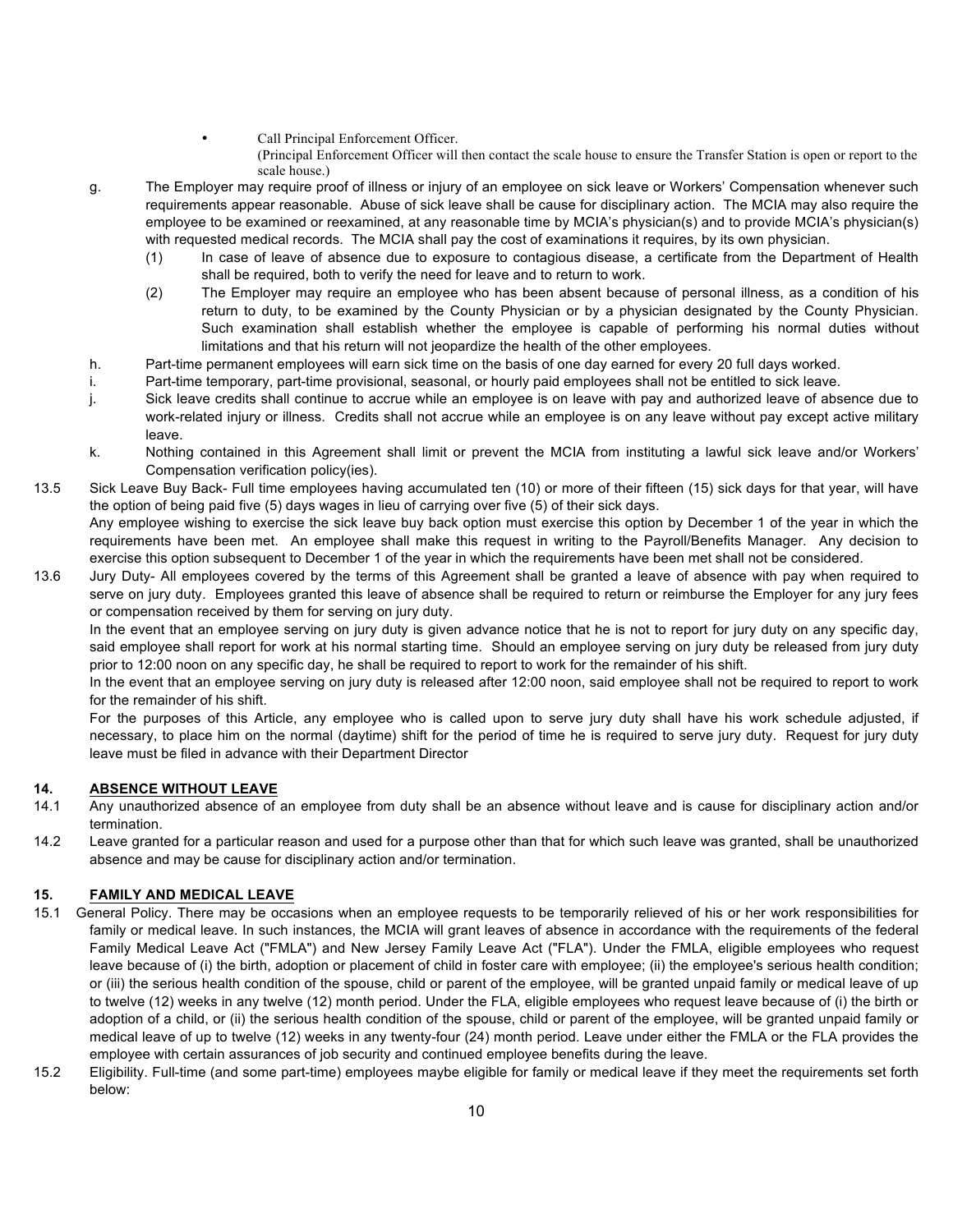- a FMLA. Employees are eligible for FMLA leave if:
	- (1) They have worked for the MCIA for at least 12 months; and
	- (2) They have worked at least 1250 hours during the 12-month period immediately preceding the start of the requested leave.
- b FMLA: Employees are eligible for FLA leave if:
	- (1) They have worked for the MCIA for at least 12 months; and

(2) They have worked at least 1000 hours during the 24-month period immediately preceding the start of the requested leave.

- 15.3 12 or 24 Month Period**.** The MCIA will use a rolling 12 or 24-month period to measure eligibility for requested leave under either the FMLA or the FLA. This means that the 12-month period under the FMLA or the 24-month period under the FLA will be measured backwards from the date on which the leave is requested to commence.
- 15.4FMLA Leave Entitlement vs. FLA Leave Entitlement:
	- a FMLA Leave. May be taken for the following reasons:
		- (1) The birth, adoption or placement in foster care of a child;
		- (2) The employee's serious health condition; or
		- (3) The serious health condition of the spouse, child or parent of the employee.
	- b FLA Leave: May be taken for the following reasons
		- (1) The birth or adoption of a child; or placement in foster care of a child.
		- (2) The serious health condition of the spouse, child or parent of the employee

If an employee requests leave that is covered by both the FMLA and the FLA, the leave simultaneously counts against the employee's entitlement under both acts. For example, if the employee requests leave for the birth of a child, such leave would be covered under both the FMLA and the FLA. The employee would therefore only be entitled to a total of 12 weeks leave. If, however, the employee requests leave that is only covered by the FMLA, it shall not abridge the employee's right to request leave for reasons allowed under the FLA. This means that in certain limited circumstances, the employee may be entitled to up to twenty-four (24) weeks leave in a twelve (12) month period. For example, if the employee requests leave to care for his/her own serious health condition, such leave would only be covered by the FMLA. The employee could then request an additional 12 weeks for reasons allowed under the FLA, such as to care for a family member with a serious health condition.

- 15.5 Definition of "Serious Health Condition": An illness, injury, impairment or physical or mental condition that involves:
	- a. inpatient care in a hospital, hospice or residential medical care facility, or
	- b. continuing treatment by a health care provider.
- 15.6 Procedure.
	- a. Notice. To the extent possible, advance written notice of a request for family or medical leave is required. When the need for leave is foreseeable, request for leave under this policy must be submitted in writing to the Department Head and the MCIA's Personnel Office at least thirty (30) days prior to the date on which the employee wishes to commence leave. Forms are available in the MCIA's Personnel Office for this purpose. If it is not possible to give thirty (30) days notice, then the employee must provide as much written notice as is possible. When the leave is for a planned medical treatment, the employee should endeavor to schedule the leave so as not to unduly disrupt his or her work. Employees seeking an extension of approved leave time must submit their request to the Department Head and the Personnel Office at least one (1) week prior to the expiration of the approved portion of his or her leave.
	- b. Medical Certification: Medical certification of the need for leave is required where the leave is due to the serious health condition of the employee or the employee's spouse, parent or child. The MCIA will provide the employee with the appropriate medical certification form to be completed by the health care provider of the employee or his/her spouse, parent or child. The MCIA may also require subsequent re-certifications on a reasonable basis. Failure to comply with the certification requirements may result in the delay or denial of family or medical leave. If the MCIA has reason to doubt the validity of the medical certification provided by the employee, the MCIA may require a second medical certification, at MCIA's expense. Such certification will be completed by the health care provider of the MCIA's choice, but not by a heath care provider who is regularly used. Or under contract with, the If the second opinion differs from the opinion in the original certification, the MCIA may require, at its own expense, that the employee obtain the opinion of a third health care provider designated or approved jointly by the employer and the employee concerning the information in the certification. The opinion of the third health care provider shall be final and binding on the Township and the employee.
- 

15.7 Use of Paid Leave. All accrued vacation, personal leave, sick days, family leave, compensatory time and other paid time off, must be used by the employee for all or part of the employee's twelve (12) week family and medical leave. Once any accrued paid leave is used, the remainder of the twelve (12) week leave shall be unpaid. It is also the policy of the MCIA that, when an employee is out of work on temporarily disability or receiving workers compensation benefits, his or her FMLA leave will run concurrently.

15.8 Maintenance of Benefits: While an employee is on family or medical leave, the MCIA will maintain its contributions to the employee's health insurance under the same terms as the plan in effect at the time the request is made, for a period of up to twelve (12) weeks, if the employee is enrolled in the - health care plan at the time the request for leave is made. If applicable, the employee will be responsible for making timely payment to the MCIA of his or her share of the premium cost. To the extent the employee is still receiving a paycheck from the MCIA because of accrued paid leave (see above), said premiums will be deducted from the employees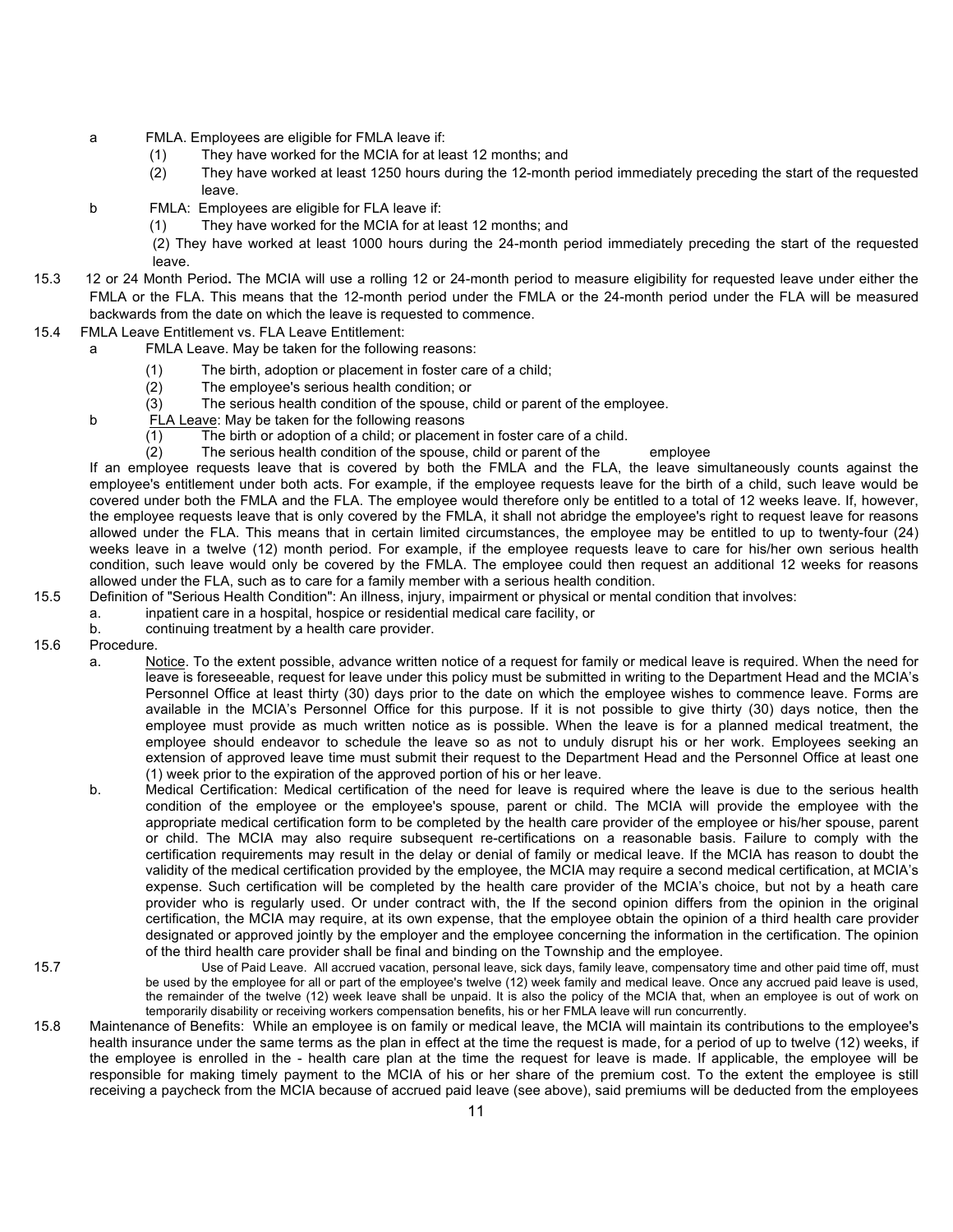paycheck. If the employee is not receiving a paycheck from the MCIA during all or any portion of the leave, the employee shall make applicable premium payments in person or via mail to the Personnel Office by the 15th day of each month the employee is on leave. If the employee's premium payment becomes more than thirty (30) days overdue at any time during the leave, coverage will be terminated by the MCIA. If the employee fails to return from family or medical leave, the employee will be required to repay the MCIA for its share of health insurance premiums paid for the employee during the leave, provided that the failure to return to work is not due to (i) the continuance, recurrence or onset of a serious health condition, or (ii) other circumstances beyond the employee's control.

- 15.9 Accrual of Paid Off Time: Vacation, personal leave, sick days and any other paid time-off does not accrue during any period of unpaid leave.
- 15.10 Return to Work: Except for employees in key positions as defined by the law (see below), upon the employee's return to work, an employee taking an approved leave under this policy will be restored to the same or an equivalent position as held prior to the leave, with equivalent pay and benefits (unless the employee is unable to perform the essential functions of that position, with or without reasonable accommodation). In order to be restored to the same or an equivalent position, the employee must return from leave on the agreed-upon date (including any approved extensions) and the entire leave must last no more than twelve (12) weeks. When an employee is returning from leave due to the employee's own serious health condition, the MCIA may require the employee to submit a medical certification of fitness-for-duty.
- 15.11 Intermittent or Reduced Leave Schedule: Generally, FMLA leave or FLA leave will be taken in a lump sum (i.e. consecutive days off from work up to 12 weeks). However, family or medical leave may be taken intermittently, or on a reduced schedule, in situations involving the serious health condition of the employee or his/her spouse, parent or child or adopted child, if medically necessary. If an employee requests an intermittent or reduced leave schedule for reasons that are foreseeable based upon planned medical treatment, the MCIA may, at its discretion, temporarily reassign to the employee to another position that will better meet the needs of the MCIA and the public (if the employee is qualified for the position and a vacancy exists).

### **16. MILITARY DUTY**

16.1 All employees covered by the terms of this Agreement who are ordered or required to perform active military duty shall be granted the necessary time off from work or granted a leave of absence during the period of such military duty in accordance with applicable Federal and State statutory authority. This statutory authority shall be dispositive as to whether or not said time off on leave of absence shall be paid or unpaid.

### **17. SENIORITY**

- 17.1 Seniority is defined as an employee's total continuous length of service with the Authority, beginning with his initial date of hire, by title and department. Any authorized leave of absence is considered to be continuous service.
- 17.2 Seniority shall be given preference in promotions, demotions, layoffs, recall, vacation scheduling, and work shifts as defined in Paragraph 18.3 below.
- 17.3 Where ability to perform work and physical fitness are considerations in application of the above paragraph, determinations shall be made by the Employer.
- 17.4 Where more than one work shift per day within a given classification is in effect, employees within such classification will be given preference of shifts on a seniority basis only when vacancies occur or changes in the number of employees per shift are being made.
- 17.5 The Employer shall maintain an accurate, up-to-date seniority roster showing each employee's date of hire, classification, and pay rate and shall furnish copies of same to the Union upon request.
- 17.6 The Employer shall promptly advise the appropriate Union representative of any changes which necessitate amendments to the seniority list.
- 17.7 Senior employees who may meet the minimum qualifications for temporary or provisional appointments to fill a lateral or higher title shall be given consideration, but not preference over less senior employees or outside applicants This is not subject to the grievance procedure. For purposes of temporary or provisional appointments to higher titles, seniority will be determined by the time served in a title.

### **18. HOLIDAYS**

18.1 The following days are recognized paid holidays whether or not worked:

| New Year's Day              | Labor Day        | Martin Luther King's Birthday | Columbus Day           |
|-----------------------------|------------------|-------------------------------|------------------------|
| <b>General Election Day</b> | Presidents Day   | Veteran's Day                 |                        |
| Good Fridav                 | Thanksgiving Day | Memorial Day                  | Day After Thanksgiving |
| Independence Day            | Christmas Day    |                               |                        |

- 18.2 For all employees not working a continuous operations schedule, holidays enumerated in the paragraph 18.1 above which fall on a Saturday shall be observed on the preceding Friday; holidays which fall on a Sunday shall be observed on the following Monday; holidays which fall within an employee's vacation period shall not be charged as vacation days.
- 18.3 In order to be eligible for holiday pay, an employee must be on the active payroll of the Employer and must have worked his full regularly scheduled workday before and after the holiday, unless such absence is authorized with pay or ordered.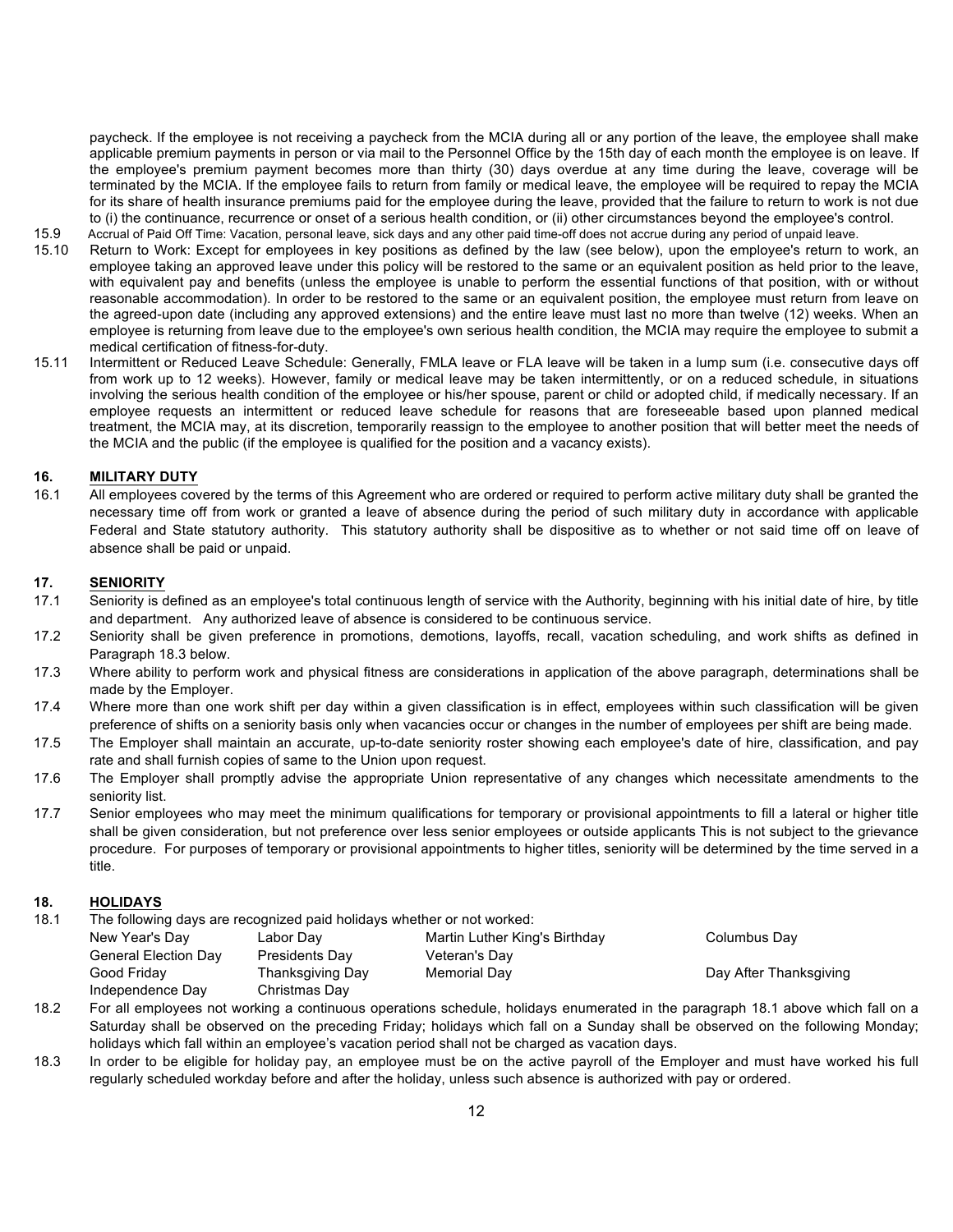18.4 Part-time permanent employees with a set schedule are entitled to paid holidays where the holiday occurs on a scheduled workday. Those without such a schedule are not entitled to paid holidays.

## **19. ANNUAL VACATION LEAVE**

- 19.1 All full-time permanent employees shall be entitled to vacation leave based on their years of continuous services. Periods on a leave of absence without pay except military leave shall be deducted from an employee's total continuous service for purposes of determining the earned service credit for vacation leave Vacation requests shall not be unreasonably denied. Vacation leave may be taken in hourly units.
- 19.2 Annual Vacation leave with pay for all full-time permanent employees shall be distributed as follows:
	- a. One (1) working day of vacation for each month of service during the remainder of the calendar year following the date of appointment.
	- b. Up to completion of five (5) years, fifteen (15) working days.
	- c. From beginning of sixth year to completion of tenth year, eighteen (18) working days.
	- d. From beginning of eleventh year to completion of fifteenth year, twenty-three (23) working days.
	- e. Completion of fifteenth year, twenty-eight (28) working days.
	- f. From the beginning of the twentieth year, thirty (30) working days.
- 19.3 After the first full year of service, vacation days shall be distributed on January 1. If an employee terminates after taking vacation in advance of it being earned, the Authority has the right by law to hold back pay equal to the amount due
- 19.4 The rate of vacation pay shall be the employee's regular straight time rate of pay in effect for the employee's regular job on the payday immediately preceding his vacation period, unless the employee was temporarily being paid in a higher title.
- 19.5 An employee who is called back to work while on authorized vacation shall be paid one day's pay in addition to regular day's pay and shall not lose vacation day or days.
- 19.6 Vacation allowance must be taken during the current calendar year unless the Employer determines that it cannot be taken because of the pressure of work. Any vacation allowance so denied may be carried over into the next succeeding year. A maximum of fifteen (15) vacation days, at the option of the employee, may be carried over from one calendar year into the succeeding year. Carry over of more than 15 vacation days requires the written approval of the Executive Director not to exceed a total of thirty (30) vacation days.
- 19.7 A permanent employee who returns from military service is entitled to full vacation allowance for the calendar year of return and for the year proceeding, providing the latter can be taken during the year of return.
- 19.8 An employee covered by this Agreement who is retiring or who has otherwise separated shall be entitled to the vacation allowance for the current year prorated upon the number of months worked in the calendar year in which the separation or retirement becomes effective and any vacation leave which may have been carried over from the preceding calendar year.
- 19.9 Whenever an employee covered by this Agreement dies, having to his/her credit any annual vacation leave, there shall be calculated and paid to his estate a sum of money equal to the compensation figured on his salary at the time of death.
- 19.10 Part-time permanent employees will earn vacation on the basis of one day for every 20 full days worked. Part-time temporary, parttime provisional, seasonal, or hourly paid employees shall not be entitled to vacation leave.
- 19.11 Vacation leave credits shall continue to accrue while an employee is on leave with pay. Vacation credits shall not accrue while an employee is on leave without pay except military leave.

## **20. WORK UNIFORMS(Blue Collar)**

20.1 Work uniforms will be supplied by the Employer to all full-time employees as set forth below:

MCIA will be providing the following employee's with uniforms (shirt, hat, jacket)

Transfer-Station..Supervisor Transfer-Station..Inspector Transfer-Station..Laborer Transfer-Station..Scale-masters Enforcement.Officers

- 20.2 Work Boots purchased by the following employees will be reimbursed up to \$100 annually, when authorized by the appropriate department director/chief for the following persons (Purchases should be made in April of each calendar year).
	- Transfer Station Supervisor
	- Transfer Station Inspector
	- Transfer Station Laborer
	- Transfer Station Scale-masters
	- Construction Manager
	- Enforcement Officers

Safety equipment will be provided by the Operations Department in accordance to the Authority Environmental Health Agency (CEHA).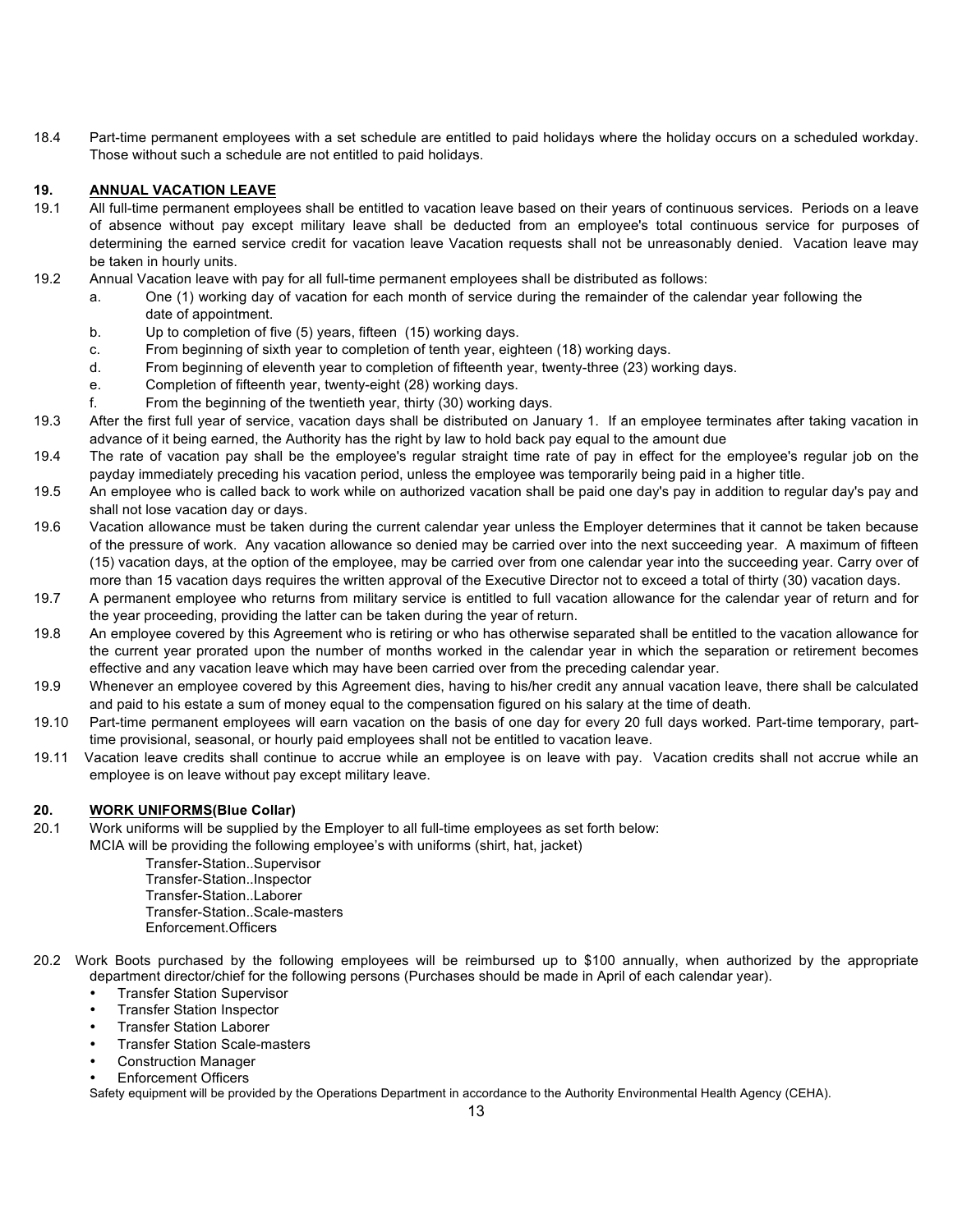## **21. INSURANCE AND RETIREMENT BENEFITS**

- 21.1 The Authority agrees to provide eligible employees and their eligible dependents (and Domestic Partners if required by law) with Hospitalization, Medical and Major Medical Insurance through the New Jersey State Health Benefits Program or to provide analogous but not identical health benefits coverage through a self-insurance program or independent insurance carrier. The premium costs for said programs shall be fully paid by the Authority except that in the election of a Health Maintenance Organization Programs, an eligible employee shall continue to be required to pay, through payroll deductions, the difference in cost, if any, between standard Hospital/Medical coverage and HMO coverage.
- 21.2 The Authority agrees to provide Hospital/Medical insurance to eligible retired employees in accordance with the provisions of Chapter 48, Public Law of 1999. Said insurance will analogous but not identical coverage continue under any self-insurance program or independent carrier the Authority may choose.
- 21.3 The Authority agrees to provide a co-payment Prescription Drug Program (\$12.00 brand name and \$4.00 generic drugs) to eligible employees and their eligible dependents; the premium costs for said program to be paid by the Authority. Further, for the purposes of this Program, eligible newly hired employees shall be defined as full-time permanent employees only.
- 21.4 The Authority agrees to provide female contraceptives to this drug program.
- 21.5 The Authority shall provide for the payment of accumulated unused sick leave at the time of retirement of an eligible employee at the rate of fifty percent (50%) of his/her accumulated unused sick time to a maximum of fifteen thousand dollars (\$15,000).
- 21.6 The Authority agrees to provide a Dental Insurance Coverage to eligible employees and their dependents. (and Domestic Partners, if required by law) There shall be three types of coverage as follows:
	- a. Basic Dental Coverage (as analogous but not identical to the coverage defined by the current dental contract.)
	- b. Premium Dental Insurance.
	- c. Eastern Dental Insurance.

The Authority will pay all the costs of the Basic Dental Program. Employees shall be responsible for any additional costs associated with the premium dental program or the Eastern Dental Program in excess of the cost for basic coverage.

- 21.7 Any change in carriers shall be discussed and reviewed with the Union prior to implementation.
- 21.8 The Authority agrees to employ its best efforts to make available insurance coverage through the State or Private Disability Plan. All eligible employees are required to follow the procedures as outlined under this Plan.
- 21.9 Each active employee except shall have a deduction from his or her salary per pay period for all medical, dental, eye insurance if applicable. The amount will be specified by the State of N.J. for Health Insurance and the County of Mercer for Dental and Eye insurance deduction.
- 21.10 The Authority agrees to establish a vision care program which is not a reimbursement program. The vision care program will allow eligible Authority employees to receive discounts from designated County-wide providers to reduce costs in the purchase of lenses, frames and eye examinations.

## **22. CLASSIFICATIONS AND JOB DESCRIPTIONS**

- 22.1 The classifications for employees covered by this Agreement are attached hereto as Appendix A and by reference are made part of this Agreement.
- 22.2 During the term of this Agreement the Employer determines that new job descriptions and/or classifications be established or that changes be made in existing job descriptions and/or classifications, the parties agree that they will consult with a view toward arriving at a mutually acceptable determination, including the rate of pay thereof, prior to such changes being made effective.

### **23 STRIKES AND LOCKOUTS**

23.1 In addition to any other restriction under the law, the Union and its members will not cause, sanction, aide assist, in any way a strike or work stoppage slow down in work, "work to rule" action, sick-out of any kind, nor will any employee take part in a strike, intentionally slow down the rate of work, or in any manner cause interference with or stoppage of the Employer's work. Violation of this provision is a basis for immediate discharge, without regard to the employee's prior work history or equitable considerations.

### **24. GENERAL PROVISIONS**

24.1 The Employer agrees to make available one (1) locked, glass-enclosed bulletin board at each of the following locations:

#### Transfer Station Administration Building

The said bulletin board shall be used for posting of the following notes: Union meetings, Union elections, Union election returns, Union appointments to office, and Union recreational or social affairs. Such notices shall first be approved by the Executive Director.

- 24.2 The Authority agrees to provide a mileage reimbursement allowance equal to that allowed by the United States Internal Revenue Service per mile to all MCIA white-collar employees covered by this Agreement who are required to use their own private vehicles in connection with the performance of their duties as employees of the Mercer Authority Improvement Authority.
- 24.3 The provisions of this Agreement shall only apply to those employees in the unit who are on the Authority payroll and actively at work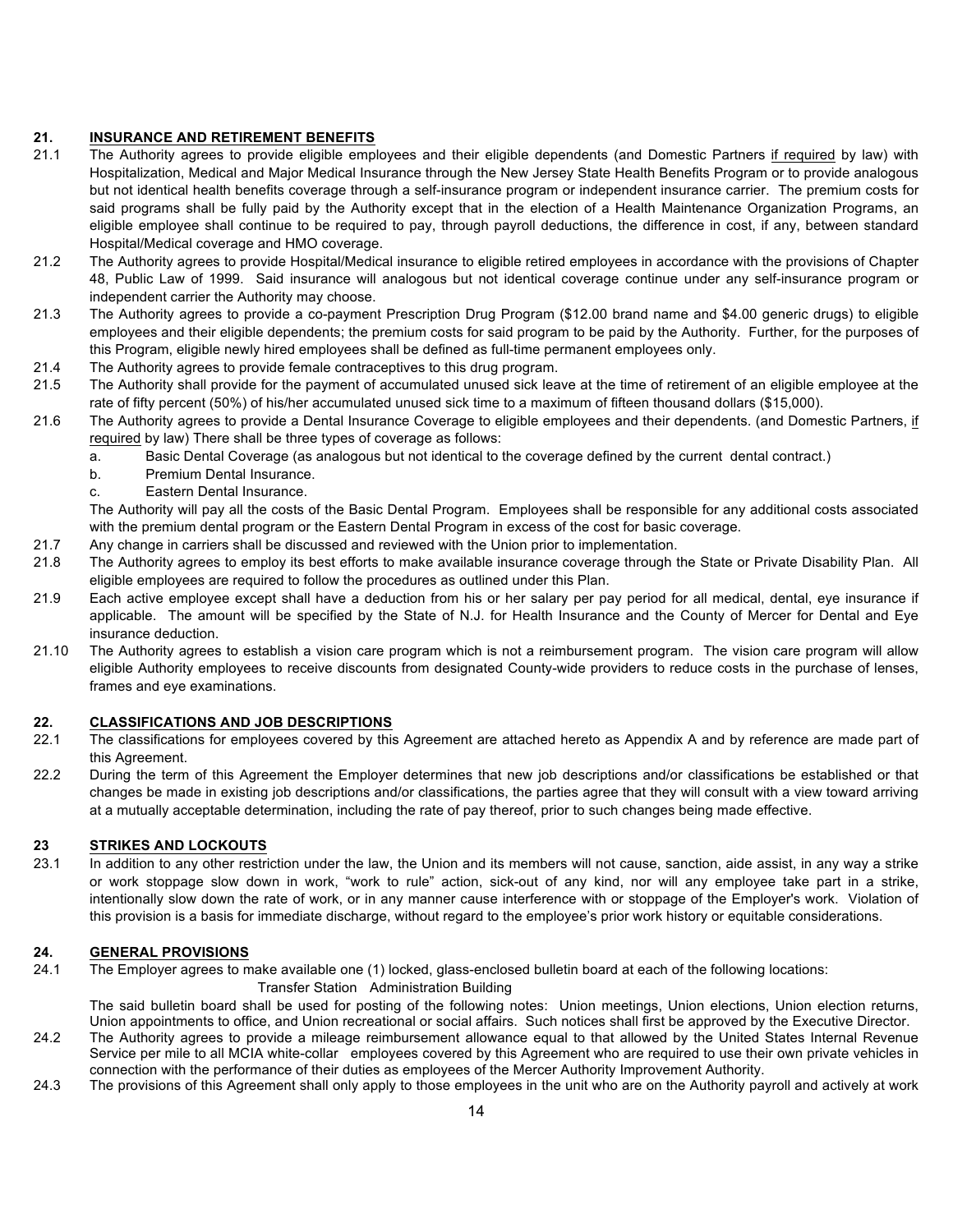on or after the date of the execution of this Agreement and those former employees whose employment was terminated by death or retirement prior to the date of the execution of this Agreement.

- 24.4 The Authority agrees to post a notice regarding any promotional job vacancy. Said notice shall be posted for ten business davs. It shall be first posted in the department, division or office where the vacancy exists. Any employee who is interested in this posted job vacancy shall be required to make his/her interest known, in writing, to their supervisor.
- 24.5 If the Authority offices are officially closed, employees in this bargaining unit shall be granted a compensatory day off if working. The Executive Director or his designee will determine if Authority offices are closed.
- **25. SEPARABILITY AND SAVINGS** If any provision of this Agreement is subsequently declared by the proper legislative or judicial authority or court of competent jurisdiction to be unlawful, unenforceable, or not in accordance with applicable statutes and/or court rules, all other provisions of this Agreement shall remain in full force and effect for the duration of this Agreement. Upon request of either party, the parties agree to meet immediately and renegotiate any provision so affected.
- 26. **TERM AND EXPIRATION** This Agreement shall be effective as of the first day of January, 2012, and shall remain in full force and effect until the 31st day of December, 2016 and then it shall terminate and expire. This Agreement shall not self-renew or extend except by the mutual voluntary agreement of the MCIA and the Union as stated in an exected and dated writing.
- **27. FULLY BARGAINED AND EXCLUSIVE AGREEMENT** This Agreement was fully and fairly bargained by knowledgeable employers and Union representatives, both parties had access to competent legal counsel of their own choosing during negotiations and prior to execution of this Agreement. The terms and provisions of this Agreement contain the complete understanding and agreement of the parties hereto concerning all the terms and conditions of employment governing which could and do benefit bargaining unit employees covered hereunder. As of the date of execution of this Agreement, other than as expressly set forth herein, there are no other Agreements practices or usages which benefit the terms and conditions of employment or bargaining unit employees. It is expressly stipulated, agreed and understood that no person, except those who executed this Agreement on behalf of the Union and its bargaining unit members and the employer, has or have any authority to make any promise or representation not specifically set forth in this Agreement.
- **28. NO WAIVER OF BREACH** No waiver or any part of this Agreement, done knowingly or unknowingly by either the employer or the Union, shall be deemed to establish a practice contrary to the written terms of the Agreement and shall not be deemed to be authorized for a waiver of any other future breach.
- **29. CONSTRUCTION OF THE AGREEMENT'S PROVISIONS** As more fully stated in 30. Supra**,** This Agreement was fully, fairly and voluntarily negotiated by knowledgeable representatives of both parties, who both had access to legal counsel. Therefore, no term or provision of this Agreement shall be construed against any part based upon the fact that the party or (its) attorney either proposed or drafted the term or provision in dispute.
- **30. GOVERNING LAW AND VENUE** This Agreement shall be governed and construed by and under the law of the State of New Jersey, subject to the arbitration provisions contain herein, all complaints and applications for judicial relief shall exclusively be venued in New Jersey Superior Court, Law Division, in the vicinage of Mercer County, New Jersey.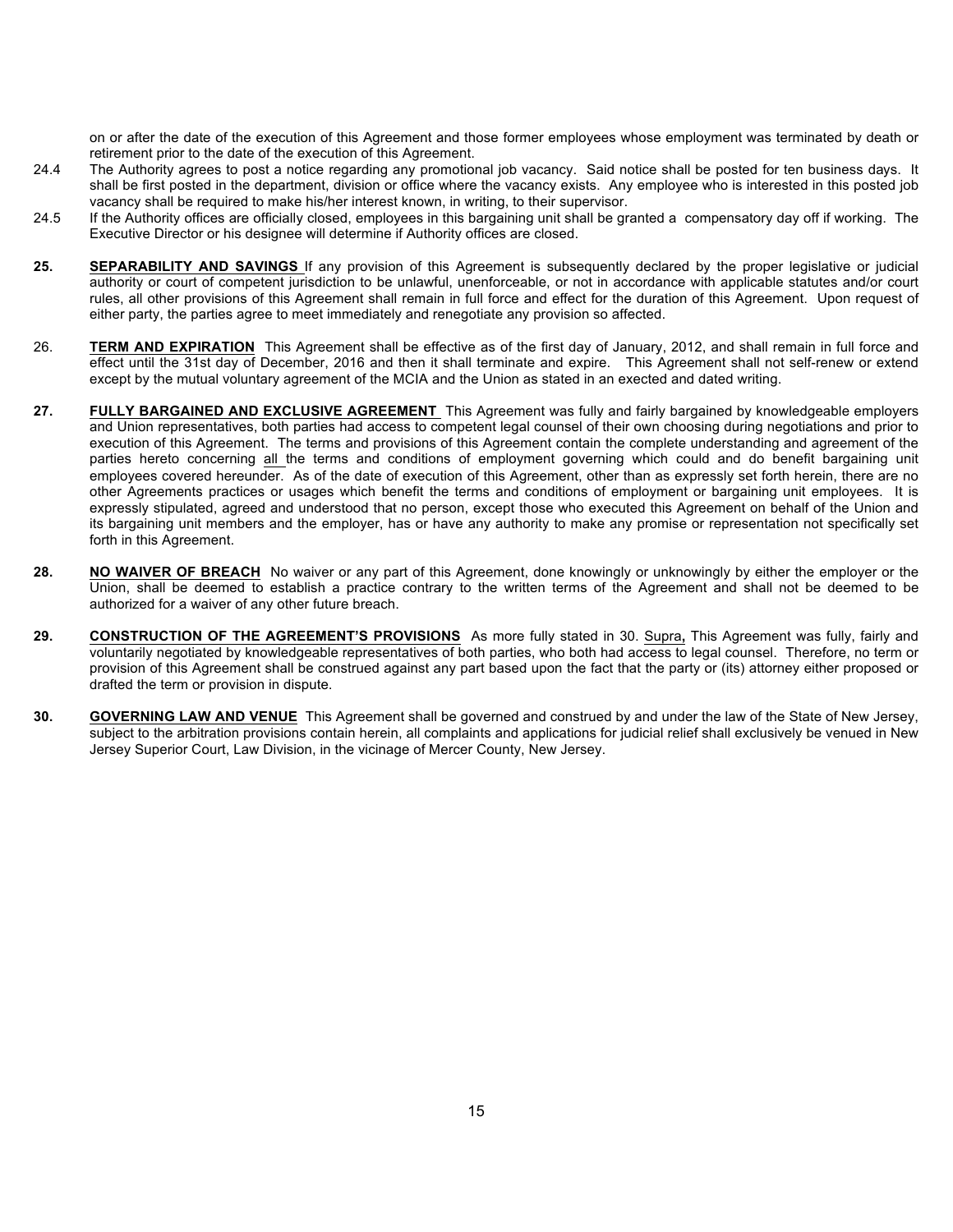## **APPENDIX A**

|                                        | <b>MCB (MCIA BLUE COLLAR)</b>  |                      |  |  |  |  |  |
|----------------------------------------|--------------------------------|----------------------|--|--|--|--|--|
| TITLE                                  | SALARY RANGE CODE              | <b>HOURS OF WORK</b> |  |  |  |  |  |
| Enforcement Officer                    | MCB <sub>10</sub>              | 40                   |  |  |  |  |  |
| Enforcement Officer (Recycling)        | MCB08                          | 40                   |  |  |  |  |  |
| Inspector (Transfer Station)           | MCB04                          | 40                   |  |  |  |  |  |
| Senior Enforcement Officer             | MCB <sub>12</sub>              | 40                   |  |  |  |  |  |
| <b>Principal Enforcement Officer</b>   | MCB14                          | 40                   |  |  |  |  |  |
| Scale Master                           | MCB05                          | 40                   |  |  |  |  |  |
| <b>Senior Scale Master</b>             | MCB08                          | 40                   |  |  |  |  |  |
| <b>Principal Scale Master</b>          | MCB <sub>10</sub>              | 40                   |  |  |  |  |  |
|                                        | <b>MCW (MCIA WHITE COLLAR)</b> |                      |  |  |  |  |  |
| <b>TITLE</b>                           | SALARY RANGE CODE              | HOURS OF WORK        |  |  |  |  |  |
| <b>Account Clerk</b>                   | MCW03                          | 35                   |  |  |  |  |  |
| <b>Administrative Clerk</b>            | MCW <sub>12</sub>              | 35                   |  |  |  |  |  |
| <b>Administrative Secretary</b>        | MCW <sub>11</sub>              | 35                   |  |  |  |  |  |
| <b>Assistant Recycling Coordinator</b> | MCW05                          | 35                   |  |  |  |  |  |
| Clerk                                  | MCW01                          | 35                   |  |  |  |  |  |
| <b>Clerk Typist</b>                    | MCW01                          | 35                   |  |  |  |  |  |
| <b>Executive Assistant</b>             | MCW14                          | 35                   |  |  |  |  |  |
| <b>Marketing Coordinator</b>           | MCW14                          | 35                   |  |  |  |  |  |
| Planner                                | MCW <sub>12</sub>              | 35                   |  |  |  |  |  |
| <b>Principal Account Clerk</b>         | MCW06                          | 35                   |  |  |  |  |  |
| <b>Principal Clerk</b>                 | MCW06                          | 35                   |  |  |  |  |  |
| <b>Principal Planner</b>               | MCW <sub>16</sub>              | 35                   |  |  |  |  |  |
| <b>Principal Recycling Coordinator</b> | MCW <sub>12</sub>              | 35                   |  |  |  |  |  |
| <b>Principal Systems Analyst</b>       | MCW <sub>15</sub>              | 35                   |  |  |  |  |  |
| Project Manager                        | MCW <sub>14</sub>              | 35                   |  |  |  |  |  |
| <b>Purchasing Agent</b>                | MCW06                          | 35                   |  |  |  |  |  |
| Receptionist                           | MCW01                          | 35                   |  |  |  |  |  |
| <b>Recycling Coordinator</b>           | MCW05                          | 35                   |  |  |  |  |  |
| Secretarial Assistant                  | MCW <sub>10</sub>              | 35                   |  |  |  |  |  |
| Senior Accountant                      | MCW <sub>12</sub>              | 35                   |  |  |  |  |  |
| <b>Senior Account Clerk</b>            | MCW04                          | 35                   |  |  |  |  |  |
| Senior Clerk                           | MCW03                          | 35                   |  |  |  |  |  |
| Senior Systems Analyst                 | MCW <sub>13</sub>              | 35                   |  |  |  |  |  |
| <b>Supervising Account Clerk</b>       | MCW <sub>11</sub>              | 35                   |  |  |  |  |  |
| <b>Supervising Clerk</b>               | MCW11                          | 35                   |  |  |  |  |  |
| <b>Systems Analyst</b>                 | MCW <sub>11</sub>              | 35                   |  |  |  |  |  |

#### MCIA TITLES EXCLUDED

Manager of Information Systems **Assistant To CFO** Assistant To CFO Assistant to Chief of Recycling

Executive Director **Finance Manager Executive Director** Deputy Executive Director Human Resource Manager Chief Financial Officer Executive Director Assistant<br>Director of Project Development Transfer Station Operations Manager Chief of Recycling Transfer Station Operations Manager<br>
Chief of Enforcement Principal Project Manager<br>
Assistant To CFO Assistant to Chief of Recycling Parking Manager **Chief of Enforcement** Principal Project Manager **Principal Project Manager**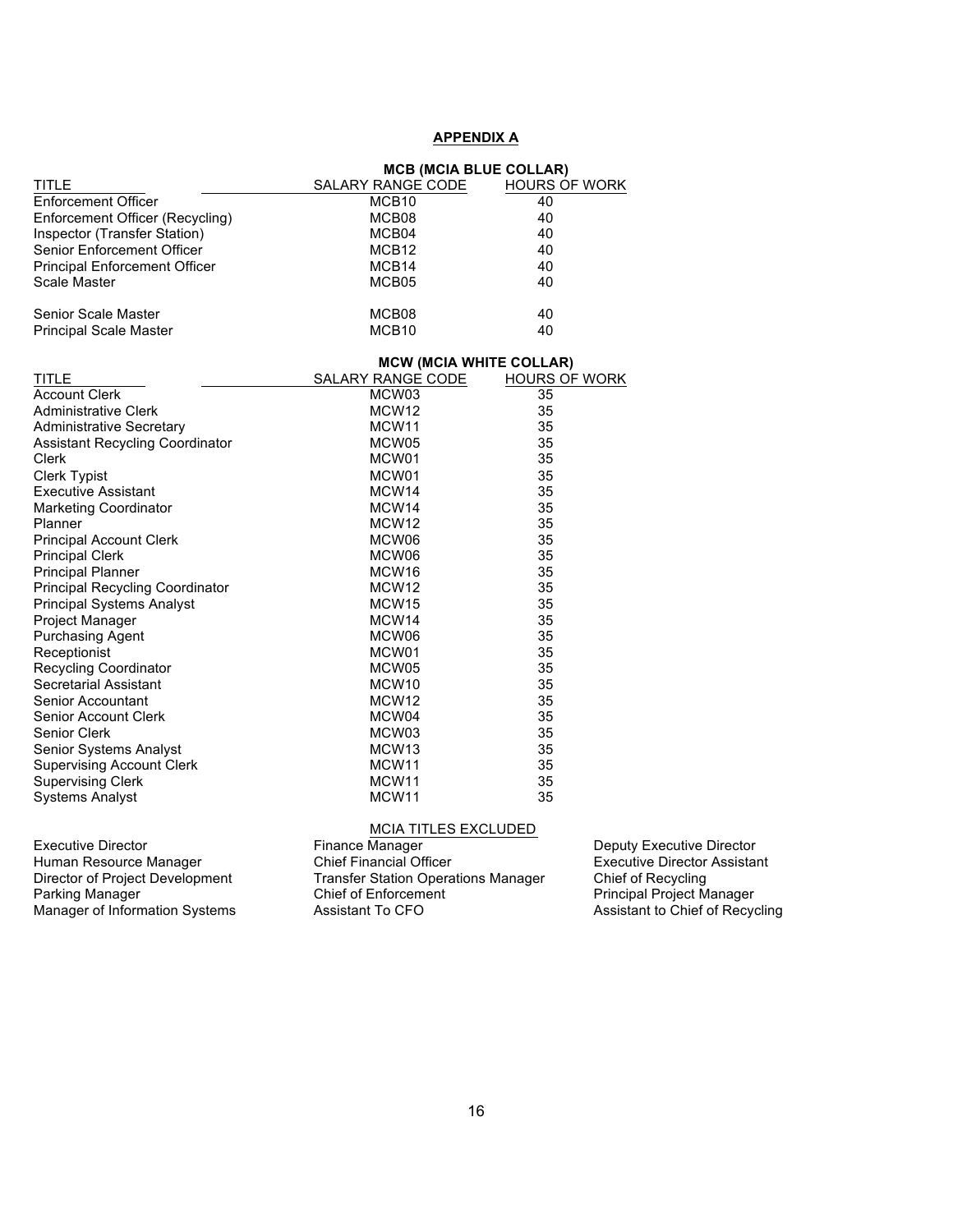# **APPENDIX B**

| $0.00\%$              |                |                |          |                         | <b>January 1 2012 MCB (MCIA BLUE COLLAR)</b> |          |                |          |          |          |          |          |
|-----------------------|----------------|----------------|----------|-------------------------|----------------------------------------------|----------|----------------|----------|----------|----------|----------|----------|
| <b>RANGE</b>          | $\overline{1}$ | $\overline{2}$ | 3        | $\overline{\mathbf{4}}$ | 5                                            | 6        | $\overline{7}$ | 8        | 9        | 10       | 11       | 12       |
| MCB01                 | \$29,142       | \$29,725       | \$30,320 | \$30,927                | \$31,545                                     | \$32,176 | \$32,819       | \$33,476 | \$34,145 | \$34,828 | \$35,525 | \$36,235 |
| MCB <sub>02</sub>     | \$30,369       | \$30,977       | \$31,596 | \$32,228                | \$32,872                                     | \$33,530 | \$34,201       | \$34,885 | \$35,582 | \$36,294 | \$37,019 | \$37,760 |
| MCB03                 | \$31,217       | \$31,843       | \$32,479 | \$33,129                | \$33,792                                     | \$34,467 | \$35,156       | \$35,860 | \$36,577 | \$37,308 | \$38,054 | \$38,816 |
| MCB04                 | \$31,649       | \$32,282       | \$32,928 | \$33,586                | \$34,258                                     | \$34,943 | \$35,642       | \$36,355 | \$37,082 | \$37,824 | \$38,581 | \$39,352 |
| MCB05                 | \$32,616       | \$33,269       | \$33,934 | \$34,612                | \$35,304                                     | \$36,011 | \$36,730       | \$37,466 | \$38,215 | \$38,980 | \$39,759 | \$40,554 |
| MCB06                 | \$35,850       | \$36,567       | \$37,299 | \$38,044                | \$38,805                                     | \$39,581 | \$40,373       | \$41,180 | \$42,004 | \$42,844 | \$43,700 | \$44,574 |
| MCB07                 | \$38,028       | \$38,789       | \$39,565 | \$40,356                | \$41,163                                     | \$41,985 | \$42,825       | \$43,682 | \$44,556 | \$45,447 | \$46,356 | \$47,283 |
| MCB08                 | \$38,978       | \$39,758       | \$40,554 | \$41,364                | \$42,191                                     | \$43,036 | \$43,896       | \$44,774 | \$45,670 | \$46,582 | \$47,514 | \$48,464 |
| MCB09                 | \$40,733       | \$41,547       | \$42,379 | \$43,225                | \$44,090                                     | \$44,972 | \$45,871       | \$46,789 | \$47,725 | \$48,679 | \$49,653 | \$50,646 |
| MCB <sub>10</sub>     | \$43,115       | \$43,978       | \$44,857 | \$45,754                | \$46,669                                     | \$47,603 | \$48,554       | \$49,526 | \$50,516 | \$51,526 | \$52,557 | \$53,608 |
| MCB <sub>11</sub>     | \$44,466       | \$45,356       | \$46,263 | \$47,188                | \$48,133                                     | \$49,095 | \$50,077       | \$51,078 | \$52,100 | \$53,142 | \$54,205 | \$55,289 |
| MCB <sub>12</sub>     | \$46,563       | \$47,495       | \$48,445 | \$49,413                | \$50,402                                     | \$51,410 | \$52,438       | \$53,486 | \$54,557 | \$55,648 | \$56,761 | \$57,896 |
| MCB <sub>13</sub>     | \$49,665       | \$50,658       | \$51,670 | \$52,705                | \$53,758                                     | \$54,833 | \$55,930       | \$57,049 | \$58,190 | \$59,354 | \$60,540 | \$61,752 |
| MCB14                 | \$52,842       | \$53,899       | \$54,976 | \$56,076                | \$57,198                                     | \$58,341 | \$59,509       | \$60,698 | \$61,912 | \$63,151 | \$64,414 | \$65,702 |
|                       |                |                |          |                         |                                              |          |                |          |          |          |          |          |
| 0.00%<br><b>RANGE</b> | Januarv<br>1   | $\overline{2}$ | 3        | 4                       | <b>1 2013 MCB (MCIA BLUE COLLAR)</b><br>5    | 6        | 7              | 8        | 9        | 10       | 11       | 12       |
| MCB01                 | \$29,142       | \$29,725       | \$30,320 | \$30,927                | \$31,545                                     | \$32,176 | \$32,819       | \$33,476 | \$34,145 | \$34,828 | \$35,525 | \$36,235 |
| MCB <sub>02</sub>     | \$30,369       | \$30,977       | \$31,596 | \$32,228                | \$32,872                                     | \$33,530 | \$34,201       | \$34,885 | \$35,582 | \$36,294 | \$37,019 | \$37,760 |
| MCB03                 | \$31,217       | \$31,843       | \$32,479 | \$33,129                | \$33,792                                     | \$34,467 | \$35,156       | \$35,860 | \$36,577 | \$37,308 | \$38,054 | \$38,816 |
| MCB04                 | \$31,649       | \$32,282       | \$32,928 | \$33,586                | \$34,258                                     | \$34,943 | \$35,642       | \$36,355 | \$37,082 | \$37,824 | \$38,581 | \$39,352 |
| MCB05                 | \$32,616       | \$33,269       | \$33,934 | \$34,612                | \$35,304                                     | \$36,011 | \$36,730       | \$37,466 | \$38,215 | \$38,980 | \$39,759 | \$40,554 |
| MCB06                 | \$35,850       | \$36,567       | \$37,299 | \$38,044                | \$38,805                                     | \$39,581 | \$40,373       | \$41,180 | \$42,004 | \$42,844 | \$43,700 | \$44,574 |
| MCB07                 | \$38,028       | \$38,789       | \$39,565 | \$40,356                | \$41,163                                     | \$41,985 | \$42,825       | \$43,682 | \$44,556 | \$45,447 | \$46,356 | \$47,283 |
| MCB08                 | \$38,978       | \$39,758       | \$40,554 | \$41,364                | \$42,191                                     | \$43,036 | \$43,896       | \$44,774 | \$45,670 | \$46,582 | \$47,514 | \$48,464 |
| MCB09                 | \$40,733       | \$41,547       | \$42,379 | \$43,225                | \$44,090                                     | \$44,972 | \$45,871       | \$46,789 | \$47,725 | \$48,679 | \$49,653 | \$50,646 |
| MCB <sub>10</sub>     | \$43,115       | \$43,978       | \$44,857 | \$45,754                | \$46,669                                     | \$47,603 | \$48,554       | \$49,526 | \$50,516 | \$51,526 | \$52,557 | \$53,608 |
| MCB11                 | \$44,466       | \$45,356       | \$46,263 | \$47,188                | \$48,133                                     | \$49,095 | \$50,077       | \$51,078 | \$52,100 | \$53,142 | \$54,205 | \$55,289 |
| MCB <sub>12</sub>     | \$46,563       | \$47,495       | \$48,445 | \$49,413                | \$50,402                                     | \$51,410 | \$52,438       | \$53,486 | \$54,557 | \$55,648 | \$56,761 | \$57,896 |
| MCB <sub>13</sub>     | \$49,665       | \$50,658       | \$51,670 | \$52,705                | \$53,758                                     | \$54,833 | \$55,930       | \$57,049 | \$58,190 | \$59,354 | \$60,540 | \$61,752 |
| MCB <sub>14</sub>     | \$52,842       | \$53,899       | \$54,976 | \$56,076                | \$57,198                                     | \$58,341 | \$59,509       | \$60,698 | \$61,912 | \$63,151 | \$64,414 | \$65,702 |
|                       |                |                |          |                         |                                              |          |                |          |          |          |          |          |
| 1.65%                 | January        |                |          |                         | 1 2014 MCB (MCIA BLUE COLLAR)                |          |                |          |          |          |          |          |
| <b>RANGE</b>          | 1              | $\overline{2}$ | 3        | 4                       | 5                                            | 6        | 7              | 8        | 9        | 10       | 11       | 12       |
| MCB01                 | \$29,623       | \$30,216       | \$30,820 | \$31,437                | \$32,065                                     | \$32,706 | \$33,360       | \$34,028 | \$34,708 | \$35,403 | \$36,111 | \$36,833 |
| MCB <sub>02</sub>     | \$30,870       | \$31,488       | \$32,117 | \$32,760                | \$33,415                                     | \$34,083 | \$34,765       | \$35,460 | \$36,169 | \$36,893 | \$37,630 | \$38,383 |
| MCB03                 | \$31,733       | \$32,368       | \$33,015 | \$33,676                | \$34,349                                     | \$35,035 | \$35,737       | \$36,452 | \$37,181 | \$37,923 | \$38,682 | \$39,456 |
| MCB04                 | \$32,172       | \$32,815       | \$33,471 | \$34,140                | \$34,823                                     | \$35,519 | \$36,230       | \$36,955 | \$37,693 | \$38,448 | \$39,217 | \$40,002 |
| MCB05                 | \$33,155       | \$33,818       | \$34,494 | \$35,183                | \$35,887                                     | \$36,605 | \$37,337       | \$38,084 | \$38,845 | \$39,623 | \$40,415 | \$41,223 |
| MCB06                 | \$36,441       | \$37,170       | \$37,914 | \$38,672                | \$39,445                                     | \$40,234 | \$41,039       | \$41,859 | \$42,697 | \$43,550 | \$44,421 | \$45,310 |
| MCB07                 | \$38,656       | \$39,429       | \$40,218 | \$41,022                | \$41,842                                     | \$42,678 | \$43,532       | \$44,403 | \$45,291 | \$46,197 | \$47,121 | \$48,063 |
| MCB08                 | \$39,622       | \$40,414       | \$41,223 | \$42,046                | \$42,887                                     | \$43,746 | \$44,620       | \$45,513 | \$46,423 | \$47,351 | \$48,298 | \$49,264 |
| MCB09                 | \$41,405       | \$42,232       | \$43,078 | \$43,939                | \$44,818                                     | \$45,714 | \$46,628       | \$47,561 | \$48,512 | \$49,482 | \$50,472 | \$51,482 |
| MCB <sub>10</sub>     | \$43,827       | \$44,703       | \$45,597 | \$46,509                | \$47,439                                     | \$48,388 | \$49,355       | \$50,343 | \$51,349 | \$52,376 | \$53,424 | \$54,493 |
| MCB <sub>11</sub>     | \$45,200       | \$46,105       | \$47,026 | \$47,967                | \$48,927                                     | \$49,905 | \$50,903       | \$51,921 | \$52,960 | \$54,019 | \$55,099 | \$56,201 |
| MCB <sub>12</sub>     | \$47,331       | \$48,279       | \$49,244 | \$50,229                | \$51,234                                     | \$52,258 | \$53,303       | \$54,369 | \$55,457 | \$56,566 | \$57,697 | \$58,851 |
| MCB <sub>13</sub>     | \$50,484       | \$51,494       | \$52,523 | \$53,574                | \$54,645                                     | \$55,738 | \$56,853       | \$57,991 | \$59,150 | \$60,333 | \$61,539 | \$62,771 |
| MCB14                 | \$53,714       | \$54,788       | \$55,883 | \$57,002                | \$58,142                                     | \$59,304 | \$60,490       | \$61,700 | \$62,934 | \$64,193 | \$65,476 | \$66,786 |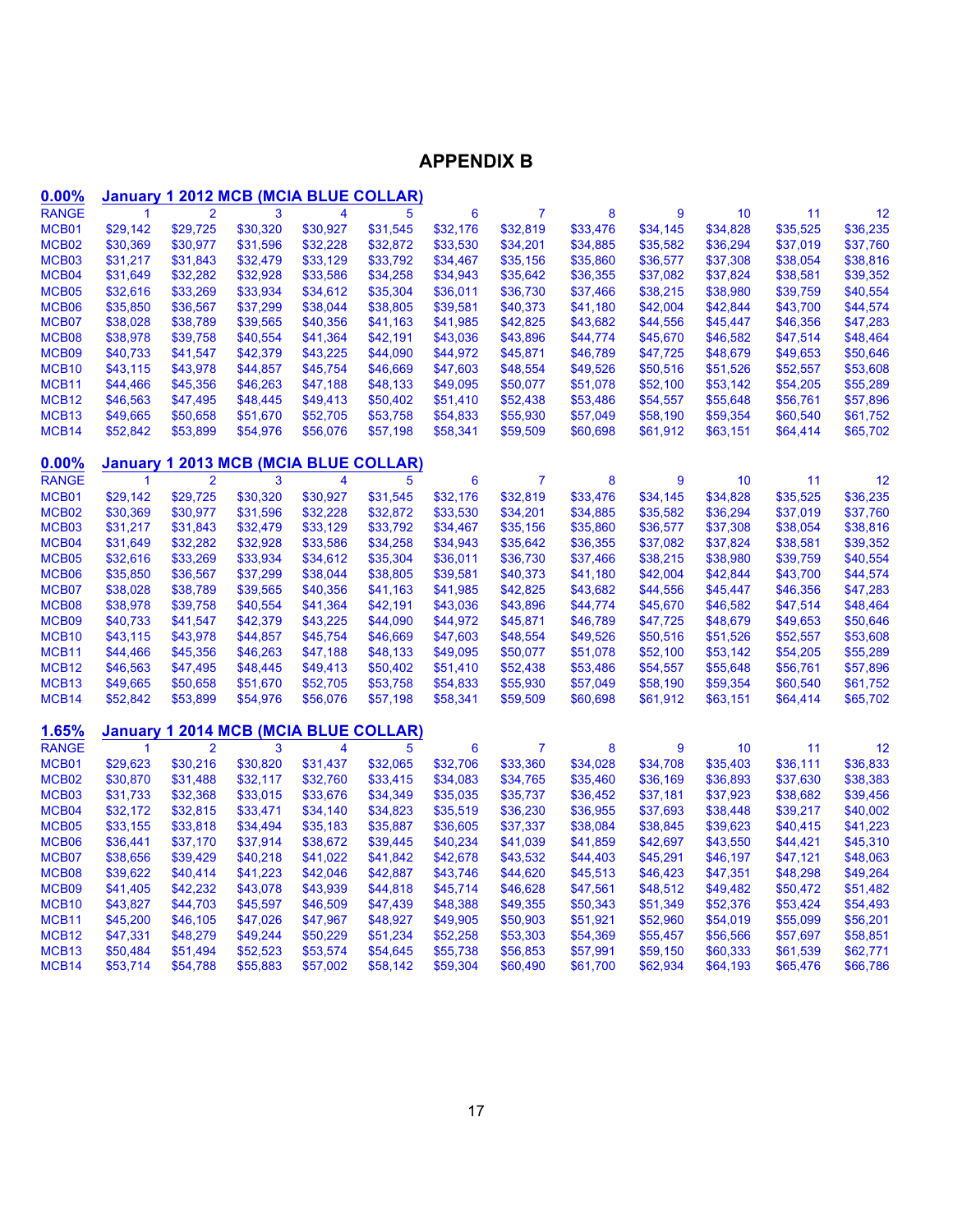| 1.75%             | <b>January</b> |                |          |          | 1 2015 MCB (MCIA BLUE COLLAR) |          |          |          |          |          |          |          |
|-------------------|----------------|----------------|----------|----------|-------------------------------|----------|----------|----------|----------|----------|----------|----------|
| <b>RANGE</b>      | 1              | $\overline{2}$ | 3        | 4        | 5                             | 6        | 7        | 8        | 9        | 10       | 11       | 12       |
| MCB01             | \$30,142       | \$30,745       | \$31,359 | \$31,987 | \$32,626                      | \$33,279 | \$33,944 | \$34,623 | \$35,316 | \$36,022 | \$36,743 | \$37,477 |
| MCB <sub>02</sub> | \$31,410       | \$32.039       | \$32.679 | \$33.333 | \$33.999                      | \$34,680 | \$35.373 | \$36,081 | \$36,802 | \$37.539 | \$38,288 | \$39,055 |
| MCB03             | \$32,288       | \$32,934       | \$33,593 | \$34,265 | \$34,950                      | \$35,648 | \$36,362 | \$37,090 | \$37,831 | \$38,587 | \$39,359 | \$40,147 |
| MCB04             | \$32,735       | \$33,389       | \$34,057 | \$34,737 | \$35,432                      | \$36,141 | \$36,864 | \$37,602 | \$38,353 | \$39,121 | \$39,904 | \$40,702 |
| MCB05             | \$33,735       | \$34,410       | \$35,097 | \$35,799 | \$36,515                      | \$37,246 | \$37,990 | \$38,750 | \$39,525 | \$40,316 | \$41,122 | \$41,944 |
| MCB06             | \$37,079       | \$37,821       | \$38,578 | \$39,349 | \$40,135                      | \$40,938 | \$41,757 | \$42,592 | \$43,444 | \$44,313 | \$45,199 | \$46,103 |
| MCB07             | \$39,332       | \$40,119       | \$40,921 | \$41,740 | \$42,574                      | \$43,425 | \$44,294 | \$45,180 | \$46,084 | \$47,005 | \$47,946 | \$48,904 |
| MCB08             | \$40,315       | \$41,121       | \$41,944 | \$42,782 | \$43,638                      | \$44,511 | \$45,401 | \$46,310 | \$47,236 | \$48,180 | \$49,144 | \$50,126 |
| MCB09             | \$42,130       | \$42,971       | \$43,832 | \$44,707 | \$45,602                      | \$46,514 | \$47,444 | \$48,394 | \$49,361 | \$50,348 | \$51,356 | \$52,383 |
| MCB <sub>10</sub> | \$44,593       | \$45,486       | \$46,395 | \$47,323 | \$48,269                      | \$49,235 | \$50,219 | \$51,224 | \$52,248 | \$53,293 | \$54,359 | \$55,446 |
| MCB <sub>11</sub> | \$45,991       | \$46,911       | \$47,849 | \$48,806 | \$49,783                      | \$50,779 | \$51.794 | \$52,830 | \$53,886 | \$54,964 | \$56,063 | \$57,185 |
| MCB <sub>12</sub> | \$48,160       | \$49,124       | \$50,106 | \$51,108 | \$52,130                      | \$53,173 | \$54,236 | \$55,320 | \$56,428 | \$57,556 | \$58,707 | \$59,881 |
| MCB <sub>13</sub> | \$51,367       | \$52,395       | \$53,442 | \$54,512 | \$55,601                      | \$56,713 | \$57,848 | \$59,005 | \$60,186 | \$61,389 | \$62,616 | \$63,869 |
| MCB <sub>14</sub> | \$54,654       | \$55,747       | \$56,861 | \$57,999 | \$59,159                      | \$60,342 | \$61,549 | \$62,780 | \$64,035 | \$65,316 | \$66,622 | \$67,955 |
| 1.75%             | <b>January</b> |                |          |          | 1 2016 MCB (MCIA BLUE COLLAR) |          |          |          |          |          |          |          |
| <b>RANGE</b>      | 1              | $\overline{2}$ | 3        | 4        | 5                             | 6        | 7        | 8        | 9        | 10       | 11       | 12       |
| MCB01             | \$30,669       | \$31,283       | \$31,908 | \$32,547 | \$33,197                      | \$33,861 | \$34,538 | \$35,229 | \$35,934 | \$36,653 | \$37.386 | \$38,133 |
| MCB <sub>02</sub> | \$31,960       | \$32,599       | \$33,251 | \$33,916 | \$34,594                      | \$35,287 | \$35,992 | \$36,712 | \$37,446 | \$38,195 | \$38,959 | \$39,738 |
| MCB03             | \$32,853       | \$33,511       | \$34,180 | \$34,865 | \$35,562                      | \$36,272 | \$36,998 | \$37,739 | \$38,493 | \$39,262 | \$40,048 | \$40,849 |
| MCB04             | \$33,307       | \$33,974       | \$34,653 | \$35,345 | \$36,052                      | \$36,773 | \$37,509 | \$38,260 | \$39,024 | \$39,805 | \$40,602 | \$41,414 |
| MCB05             | \$34,325       | \$35,012       | \$35,711 | \$36,425 | \$37,154                      | \$37,898 | \$38,655 | \$39,429 | \$40,217 | \$41,022 | \$41,842 | \$42,678 |
| MCB06             | \$37,728       | \$38,483       | \$39,253 | \$40,037 | \$40,837                      | \$41,654 | \$42,488 | \$43,337 | \$44,204 | \$45,088 | \$45,990 | \$46,910 |
| MCB07             | \$40.021       | \$40.821       | \$41,638 | \$42,470 | \$43,319                      | \$44.185 | \$45,069 | \$45,971 | \$46,890 | \$47.828 | \$48,785 | \$49,760 |
| MCB08             | \$41,020       | \$41,841       | \$42,678 | \$43,531 | \$44,402                      | \$45,290 | \$46,196 | \$47,120 | \$48,062 | \$49,023 | \$50,004 | \$51,003 |
| MCB09             | \$42,867       | \$43,723       | \$44,599 | \$45,490 | \$46,400                      | \$47,328 | \$48,274 | \$49,241 | \$50,225 | \$51,229 | \$52,254 | \$53,300 |
| MCB <sub>10</sub> | \$45,374       | \$46,282       | \$47,207 | \$48,151 | \$49,114                      | \$50,097 | \$51,098 | \$52,121 | \$53,162 | \$54,225 | \$55,310 | \$56,417 |
| MCB <sub>11</sub> | \$46,796       | \$47,732       | \$48,687 | \$49,660 | \$50,654                      | \$51,667 | \$52,701 | \$53,754 | \$54,829 | \$55,926 | \$57,044 | \$58,185 |
| MCB <sub>12</sub> | \$49,003       | \$49,983       | \$50,983 | \$52,002 | \$53,043                      | \$54,103 | \$55,185 | \$56,289 | \$57,415 | \$58,563 | \$59,734 | \$60,929 |
| MCB <sub>13</sub> | \$52,266       | \$53,312       | \$54,377 | \$55,466 | \$56,574                      | \$57,706 | \$58,860 | \$60,038 | \$61,239 | \$62,464 | \$63,712 | \$64,987 |
| MCB <sub>14</sub> | \$55,610       | \$56,723       | \$57,857 | \$59,014 | \$60,195                      | \$61,398 | \$62,626 | \$63,878 | \$65,156 | \$66,459 | \$67.788 | \$69,144 |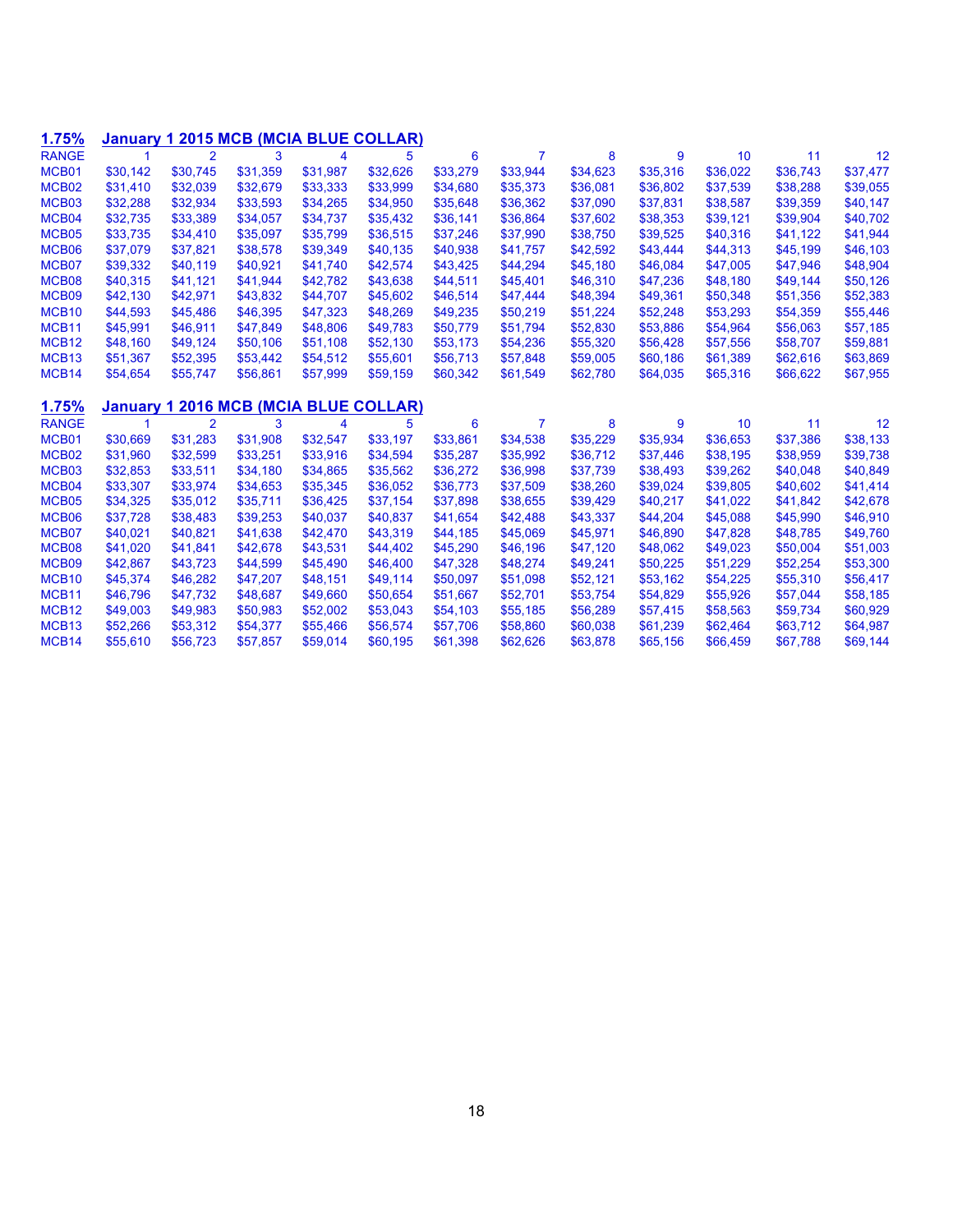# **APPENDIX C**

| 0.00%                 |                      |                | <b>January 1 2012 MCW (MCIA WHITE COLLAR)</b> |                      |                      |                      |                      |                      |                      |                      |                      |                      |
|-----------------------|----------------------|----------------|-----------------------------------------------|----------------------|----------------------|----------------------|----------------------|----------------------|----------------------|----------------------|----------------------|----------------------|
| <b>RANGE</b>          | $\mathbf{1}$         | $\overline{2}$ | 3                                             | 4                    | 5                    | 6                    | 7                    | 8                    | 9                    | 10                   | 11                   | 12                   |
| MCW01                 | \$27,543             | \$28,094       | \$28,657                                      | \$29,230             | \$29,814             | \$30,411             | \$31,019             | \$31,639             | \$32,272             | \$32,918             | \$33,576             | \$34,247             |
| MCW02                 | \$28,817             | \$29,395       | \$29,982                                      | \$30,582             | \$31,194             | \$31,818             | \$32,454             | \$33,103             | \$33,764             | \$34,440             | \$35,129             | \$35,832             |
| MCW03                 | \$30,183             | \$30,787       | \$31,403                                      | \$32,031             | \$32,671             | \$33,324             | \$33,992             | \$34,671             | \$35,364             | \$36,071             | \$36,793             | \$37,529             |
| MCW04                 | \$31,602             | \$32,233       | \$32,878                                      | \$33,536             | \$34,206             | \$34,891             | \$35,588             | \$36,300             | \$37,026             | \$37,767             | \$38,522             | \$39,292             |
| MCW05                 | \$34,634             | \$35,326       | \$36,033                                      | \$36,753             | \$37,488             | \$38,239             | \$39,003             | \$39,783             | \$40,579             | \$41,390             | \$42,218             | \$43,063             |
| MCW06                 | \$36,236             | \$36,961       | \$37,700                                      | \$38,454             | \$39,223             | \$40,008             | \$40,808             | \$41,624             | \$42,456             | \$43,305             | \$44,172             | \$45,055             |
| MCW07                 | \$37,920             | \$38,678       | \$39,452                                      | \$40,241             | \$41,046             | \$41,867             | \$42,704             | \$43,558             | \$44,429             | \$45,318             | \$46,224             | \$47,148             |
| MCW08                 | \$39,696             | \$40,490       | \$41,299                                      | \$42,125             | \$42,967             | \$43,828             | \$44,704             | \$45,598             | \$46,510             | \$47,440             | \$48,388             | \$49,357             |
| MCW09                 | \$40,854             | \$41,670       | \$42,504                                      | \$43,354             | \$44,221             | \$45,105             | \$46,007             | \$46,927             | \$47,866             | \$48,824             | \$49,800             | \$50,795             |
| MCW10                 | \$41,563             | \$42,393       | \$43,242                                      | \$44,107             | \$44,989             | \$45,888             | \$46,806             | \$47,743             | \$48,697             | \$49,671             | \$50,665             | \$51,678             |
| MCW11                 | \$43,514             | \$44,385       | \$45,272                                      | \$46,177             | \$47,101             | \$48,043             | \$49,003             | \$49,984             | \$50,984             | \$52,003             | \$53,043             | \$54,104             |
| MCW <sub>12</sub>     | \$45,587             | \$46,498       | \$47,428                                      | \$48,377             | \$49,344             | \$50,332             | \$51,337             | \$52,365             | \$53,411             | \$54,480             | \$55,570             | \$56,681             |
| MCW13                 | \$47,862             | \$48,820       | \$49,796                                      | \$50,792             | \$51,808             | \$52,844             | \$53,901             | \$54,979             | \$56,079             | \$57,200             | \$58,344             | \$59,511             |
| MCW14                 | \$49,261             | \$50,245       | \$51,251                                      | \$52,276             | \$53,322             | \$54,388             | \$55,475             | \$56,584             | \$57,716             | \$58,871             | \$60,048             | \$61,250             |
| MCW <sub>15</sub>     | \$52,431             | \$53,480       | \$54,549                                      | \$55,640             | \$56,753             | \$57,888             | \$59,045             | \$60,226             | \$61,430             | \$62,659             | \$63,912             | \$65,191             |
| MCW16                 | \$55,676             | \$56,790       | \$57,927                                      | \$59,085             | \$60,267             | \$61,472             | \$62,701             | \$63,956             | \$65,234             | \$66,539             | \$67,870             | \$69,228             |
|                       |                      |                |                                               |                      |                      |                      |                      |                      |                      |                      |                      |                      |
| 0.00%                 |                      |                | <b>January 1 2013 MCW (MCIA WHITE COLLAR)</b> |                      |                      |                      |                      |                      |                      |                      |                      |                      |
| <b>RANGE</b>          | $\mathbf{1}$         | $\overline{2}$ | 3                                             | 4                    | 5                    | 6                    | 7                    | 8                    | 9                    | 10                   | 11                   | 12                   |
| MCW01                 | \$27,543             | \$28,094       | \$28,657                                      | \$29,230             | \$29,814             | \$30,411             | \$31,019             | \$31,639             | \$32,272             | \$32,918             | \$33,576             | \$34,247             |
| MCW02                 | \$28,817             | \$29,395       | \$29,982                                      | \$30,582             | \$31,194             | \$31,818             | \$32,454             | \$33,103             | \$33,764             | \$34,440             | \$35,129             | \$35,832             |
| MCW03                 | \$30,183             | \$30,787       | \$31,403                                      | \$32,031             | \$32,671             | \$33,324             | \$33,992             | \$34,671             | \$35,364             | \$36,071             | \$36,793             | \$37,529             |
| MCW04                 | \$31,602             | \$32,233       | \$32,878                                      | \$33,536             | \$34,206             | \$34,891             | \$35,588             | \$36,300             | \$37,026             | \$37,767             | \$38,522             | \$39,292             |
| MCW05                 | \$34,634             | \$35,326       | \$36,033                                      | \$36,753             | \$37,488             | \$38,239             | \$39,003             | \$39,783             | \$40,579             | \$41,390             | \$42,218             | \$43,063             |
| MCW06                 | \$36,236             | \$36,961       | \$37,700                                      | \$38,454             | \$39,223             | \$40,008             | \$40,808             | \$41,624             | \$42,456             | \$43,305             | \$44,172             | \$45,055             |
| MCW07                 | \$37,920             | \$38,678       | \$39,452                                      | \$40,241             | \$41,046             | \$41,867             | \$42,704             | \$43,558             | \$44,429             | \$45,318             | \$46,224             | \$47,148             |
| MCW08                 | \$39,696             | \$40,490       | \$41,299                                      | \$42,125             | \$42,967             | \$43,828             | \$44,704             | \$45,598             | \$46,510             | \$47,440             | \$48,388             | \$49,357             |
| MCW09                 | \$40,854             | \$41,670       | \$42,504                                      | \$43,354             | \$44,221             | \$45,105             | \$46,007             | \$46,927             | \$47,866             | \$48,824             | \$49,800             | \$50,795             |
| MCW10                 | \$41,563             | \$42,393       | \$43,242                                      | \$44,107             | \$44,989             | \$45,888             | \$46,806             | \$47,743             | \$48,697             | \$49,671             | \$50,665             | \$51,678             |
| MCW11                 | \$43,514             | \$44,385       | \$45,272                                      | \$46,177             | \$47,101             | \$48,043             | \$49,003             | \$49,984             | \$50,984             | \$52,003             | \$53,043             | \$54,104             |
| MCW <sub>12</sub>     | \$45,587             | \$46,498       | \$47,428                                      | \$48,377             | \$49,344             | \$50,332             | \$51,337             | \$52,365             | \$53,411             | \$54,480             | \$55,570             | \$56,681             |
| MCW13                 | \$47,862             | \$48,820       | \$49,796                                      | \$50,792             | \$51,808             | \$52,844             | \$53,901             | \$54,979             | \$56,079             | \$57,200             | \$58,344             | \$59,511             |
| MCW14                 | \$49,261             | \$50,245       | \$51,251                                      | \$52,276             | \$53,322             | \$54,388             | \$55,475             | \$56,584             | \$57,716             | \$58,871             | \$60,048             | \$61,250             |
| MCW <sub>15</sub>     | \$52,431             | \$53,480       | \$54,549                                      | \$55,640             | \$56,753             | \$57,888             | \$59,045             | \$60,226             | \$61,430             | \$62,659             | \$63,912             | \$65,191             |
| MCW16                 | \$55,676             | \$56,790       | \$57,927                                      | \$59,085             | \$60,267             | \$61,472             | \$62,701             | \$63,956             | \$65,234             | \$66,539             | \$67,870             | \$69,228             |
|                       |                      |                |                                               |                      |                      |                      |                      |                      |                      |                      |                      |                      |
| 1.65%<br><b>RANGE</b> | $\mathbf{1}$         | $\overline{2}$ | <b>January 1 2014 MCW (MCIA WHITE COLLAR)</b> | 4                    | 5                    |                      |                      |                      |                      |                      |                      |                      |
| MCW01                 | \$27,998             | \$28,558       | 3                                             |                      | \$30,306             | 6<br>\$30,912        | 7<br>\$31,530        | 8<br>\$32,161        | 9                    | 10<br>\$33,461       | 11                   | 12<br>\$34,812       |
| MCW02                 | \$29,293             | \$29,880       | \$29,130<br>\$30,477                          | \$29,712<br>\$31,087 | \$31,708             | \$32,343             | \$32,989             | \$33,649             | \$32,805<br>\$34,321 | \$35,009             | \$34,130<br>\$35,709 | \$36,423             |
| MCW03                 |                      | \$31,295       |                                               | \$32,560             | \$33,210             | \$33,874             |                      | \$35,243             | \$35,948             |                      |                      | \$38,149             |
|                       | \$30,681             | \$32,765       | \$31,921                                      |                      |                      |                      | \$34,552             |                      | \$37,637             | \$36,666             | \$37,400             |                      |
| MCW04                 | \$32,123<br>\$35,205 | \$35,909       | \$33,420<br>\$36,627                          | \$34,089<br>\$37,360 | \$34,771             | \$35,466<br>\$38,869 | \$36,176             | \$36,899<br>\$40,439 |                      | \$38,390<br>\$42,073 | \$39,157             | \$39,940<br>\$43,773 |
| MCW05<br>MCW06        | \$36,834             | \$37,571       | \$38,322                                      | \$39,089             | \$38,107<br>\$39,870 | \$40,668             | \$39,647<br>\$41,481 | \$42,311             | \$41,248<br>\$43,156 | \$44,019             | \$42,915<br>\$44,901 | \$45,798             |
| MCW07                 | \$38,546             | \$39,317       | \$40,103                                      | \$40,905             | \$41,723             | \$42,558             | \$43,408             | \$44,277             | \$45,162             | \$46,065             | \$46,987             | \$47,926             |
| MCW08                 | \$40,350             | \$41,158       | \$41,980                                      | \$42,820             | \$43,676             | \$44,551             | \$45,442             | \$46,351             | \$47,277             | \$48,223             | \$49,187             | \$50,171             |
| MCW09                 | \$41,528             | \$42,357       | \$43,205                                      | \$44,069             | \$44,951             | \$45,849             | \$46,767             | \$47,701             | \$48,655             | \$49,629             | \$50,621             | \$51,633             |
| MCW10                 | \$42,248             | \$43,093       | \$43,956                                      | \$44,835             | \$45,731             | \$46,645             | \$47,579             | \$48,531             | \$49,501             | \$50,491             | \$51,501             | \$52,531             |
| MCW11                 | \$44,232             | \$45,117       | \$46,019                                      | \$46,939             | \$47,878             | \$48,836             | \$49,812             | \$50,809             | \$51,825             | \$52,861             | \$53,918             | \$54,996             |
| MCW12                 | \$46,339             | \$47,266       | \$48,211                                      | \$49,175             | \$50,158             | \$51,162             | \$52,184             | \$53,229             | \$54,293             | \$55,379             | \$56,487             | \$57,616             |
| MCW13                 | \$48,652             | \$49,626       | \$50,618                                      | \$51,630             | \$52,663             | \$53,716             | \$54,791             | \$55,886             | \$57,004             | \$58,144             | \$59,306             | \$60,493             |
| MCW14                 | \$50,074             | \$51,074       | \$52,097                                      | \$53,139             | \$54,201             | \$55,285             | \$56,391             | \$57,518             | \$58,669             | \$59,842             | \$61,039             | \$62,260             |
| MCW15                 | \$53,296             | \$54,362       | \$55,449                                      | \$56,558             | \$57,689             | \$58,843             | \$60,019             | \$61,219             | \$62,444             | \$63,693             | \$64,967             | \$66,267             |
| MCW16                 | \$56,595             | \$57,727       | \$58,882                                      | \$60,060             | \$61,261             | \$62,487             | \$63,735             | \$65,011             | \$66,310             | \$67,637             | \$68,989             | \$70,370             |
|                       |                      |                |                                               |                      |                      |                      |                      |                      |                      |                      |                      |                      |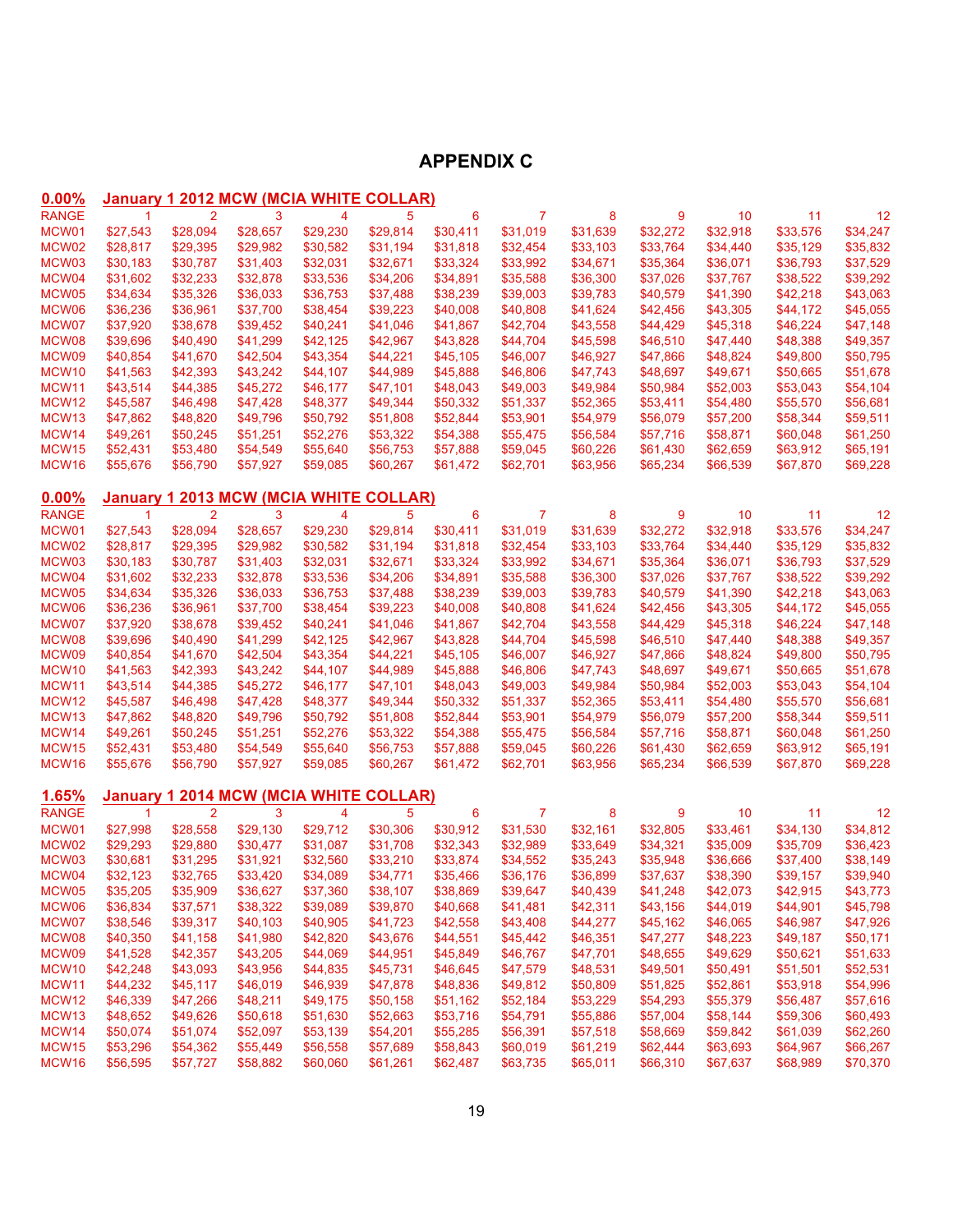# **1.75% January 1 2015 MCW (MCIA WHITE COLLAR)**

| <b>RANGE</b>               | $\blacktriangleleft$ | $\overline{2}$       | 3                              | 4                    | 5                    | 6                    | 7                    | 8                    | 9        | 10                   | 11                   | 12                   |
|----------------------------|----------------------|----------------------|--------------------------------|----------------------|----------------------|----------------------|----------------------|----------------------|----------|----------------------|----------------------|----------------------|
| MCW01                      | \$28,488             | \$29,058             | \$29,640                       | \$30,232             | \$30,836             | \$31,453             | \$32,082             | \$32,724             | \$33,379 | \$34,046             | \$34,727             | \$35,422             |
| MCW02                      | \$29,805             | \$30,403             | \$31,010                       | \$31,631             | \$32,263             | \$32,909             | \$33,567             | \$34,238             | \$34,922 | \$35,621             | \$36,334             | \$37,060             |
| MCW03                      | \$31,218             | \$31,842             | \$32,479                       | \$33,130             | \$33,791             | \$34,467             | \$35,157             | \$35,860             | \$36,577 | \$37,308             | \$38,055             | \$38,816             |
| MCW04                      | \$32,685             | \$33,339             | \$34,005                       | \$34,686             | \$35,379             | \$36,087             | \$36,809             | \$37,544             | \$38,296 | \$39,062             | \$39,842             | \$40,639             |
| MCW05                      | \$35,821             | \$36,537             | \$37,268                       | \$38,013             | \$38,774             | \$39,550             | \$40,341             | \$41,147             | \$41,970 | \$42,809             | \$43,666             | \$44,539             |
| MCW06                      | \$37,479             | \$38,229             | \$38,993                       | \$39,773             | \$40,568             | \$41,380             | \$42,207             | \$43,051             | \$43,912 | \$44,790             | \$45,687             | \$46,600             |
| MCW07                      | \$39,221             | \$40,005             | \$40,805                       | \$41,621             | \$42,453             | \$43,303             | \$44,168             | \$45,052             | \$45,952 | \$46,871             | \$47,809             | \$48,765             |
| MCW08                      | \$41,057             | \$41,878             | \$42,715                       | \$43,570             | \$44,441             | \$45,330             | \$46,237             | \$47,162             | \$48,104 | \$49,067             | \$50,047             | \$51,049             |
| MCW09                      | \$42,254             | \$43,098             | \$43,961                       | \$44,840             | \$45,737             | \$46,652             | \$47,585             | \$48,536             | \$49,507 | \$50,498             | \$51,507             | \$52,537             |
| MCW <sub>10</sub>          | \$42,988             | \$43,847             | \$44,725                       | \$45,620             | \$46,532             | \$47,462             | \$48,411             | \$49,380             | \$50,367 | \$51,375             | \$52,402             | \$53,450             |
| MCW11                      | \$45,006             | \$45,906             | \$46,824                       | \$47,760             | \$48,716             | \$49,690             | \$50,683             | \$51,698             | \$52,732 | \$53,787             | \$54,862             | \$55,959             |
| MCW <sub>12</sub>          | \$47,150             | \$48,093             | \$49,054                       | \$50,036             | \$51,036             | \$52,057             | \$53,098             | \$54,160             | \$55,243 | \$56,348             | \$57,475             | \$58,625             |
| MCW <sub>13</sub>          | \$49,503             | \$50,494             | \$51,504                       | \$52,534             | \$53,584             | \$54,656             | \$55,749             | \$56,864             | \$58,002 | \$59,162             | \$60,344             | \$61,551             |
| MCW14                      | \$50,950             | \$51,968             | \$53,008                       | \$54,069             | \$55,150             | \$56,253             | \$57,377             | \$58,525             | \$59,695 | \$60,890             | \$62,107             | \$63,350             |
| MCW <sub>15</sub>          | \$54,228             | \$55,313             | \$56,419                       | \$57,548             | \$58,699             | \$59,873             | \$61,069             | \$62,291             | \$63,537 | \$64,807             | \$66,104             | \$67,426             |
| MCW <sub>16</sub>          | \$57,586             | \$58,737             | \$59,913                       | \$61,111             | \$62,333             | \$63,580             | \$64,851             | \$66,149             | \$67,471 | \$68,820             | \$70,197             | \$71,601             |
|                            |                      |                      |                                |                      |                      |                      |                      |                      |          |                      |                      |                      |
| 1.75%                      | Januarv              |                      | 1 2016 MCW (MCIA WHITE COLLAR) |                      |                      |                      |                      |                      |          |                      |                      |                      |
|                            |                      |                      |                                |                      |                      |                      |                      |                      |          |                      |                      |                      |
| <b>RANGE</b>               | $\blacktriangleleft$ | $\overline{2}$       | 3                              | 4                    | 5                    | 6                    | 7                    | 8                    | 9        | 10                   | 11                   | 12                   |
| MCW01                      | \$28,986             | \$29,566             | \$30,158                       | \$30,761             | \$31,376             | \$32,004             | \$32,644             | \$33,297             | \$33,963 | \$34,642             | \$35,335             | \$36,041             |
| MCW02                      | \$30,327             | \$30,935             | \$31,553                       | \$32,184             | \$32,828             | \$33,484             | \$34,154             | \$34,837             | \$35,533 | \$36,245             | \$36,970             | \$37,709             |
| MCW03                      | \$31.765             | \$32,400             | \$33.048                       | \$33,709             | \$34,383             | \$35,070             | \$35,772             | \$36,488             | \$37,217 | \$37.961             | \$38.721             | \$39,496             |
| MCW04                      | \$33,257             | \$33,922             | \$34,600                       | \$35,293             | \$35,998             | \$36,718             | \$37,453             | \$38,201             | \$38,966 | \$39,745             | \$40,540             | \$41,351             |
| MCW05                      | \$36,448             | \$37,176             | \$37,920                       | \$38,679             | \$39,452             | \$40,242             | \$41,047             | \$41,867             | \$42,704 | \$43,558             | \$44,430             | \$45,319             |
| MCW06                      | \$38,134             | \$38,898             | \$39,675                       | \$40,469             | \$41,278             | \$42,104             | \$42,946             | \$43,805             | \$44,680 | \$45,574             | \$46,486             | \$47,415             |
| MCW07                      | \$39,907             | \$40,705             | \$41,519                       | \$42,349             | \$43,196             | \$44,061             | \$44,941             | \$45,840             | \$46,756 | \$47,692             | \$48,646             | \$49,618             |
| MCW08                      | \$41,775             | \$42,611             | \$43,463                       | \$44,332             | \$45,218             | \$46,124             | \$47,046             | \$47,987             | \$48,946 | \$49,926             | \$50,923             | \$51,942             |
| MCW09                      | \$42,994             | \$43,853             | \$44,730                       | \$45,625             | \$46,538             | \$47,468             | \$48,418             | \$49,385             | \$50,373 | \$51,381             | \$52,409             | \$53,456             |
| MCW <sub>10</sub>          | \$43,740             | \$44,614             | \$45,508                       | \$46,418             | \$47,346             | \$48,292             | \$49,258             | \$50,244             | \$51,249 | \$52,274             | \$53,319             | \$54,386             |
| MCW11                      | \$45,794             | \$46,710             | \$47,644                       | \$48,596             | \$49,568             | \$50,560             | \$51,570             | \$52,602             | \$53,655 | \$54,728             | \$55,822             | \$56,938             |
| MCW <sub>12</sub>          | \$47,975             | \$48,934             | \$49,913                       | \$50,911             | \$51,929             | \$52,968             | \$54,027             | \$55,108             | \$56,210 | \$57,334             | \$58,481             | \$59,651             |
| MCW <sub>13</sub>          | \$50,370             | \$51,378             | \$52,405                       | \$53,453             | \$54,522             | \$55,613             | \$56,725             | \$57,859             | \$59,017 | \$60,197             | \$61,400             | \$62,629             |
| MCW14                      | \$51,842             | \$52,878             | \$53,936                       | \$55,015             | \$56,115             | \$57,237             | \$58,382             | \$59,549             | \$60,740 | \$61,955             | \$63,194             | \$64,458             |
| MCW <sub>15</sub><br>MCW16 | \$55,177<br>\$58,593 | \$56,281<br>\$59,765 | \$57,407<br>\$60,961           | \$58,555<br>\$62,180 | \$59,726<br>\$63,424 | \$60,921<br>\$64,693 | \$62,138<br>\$65,986 | \$63,381<br>\$67,306 | \$64,649 | \$65,941<br>\$70,025 | \$67,261<br>\$71,425 | \$68,606<br>\$72,854 |